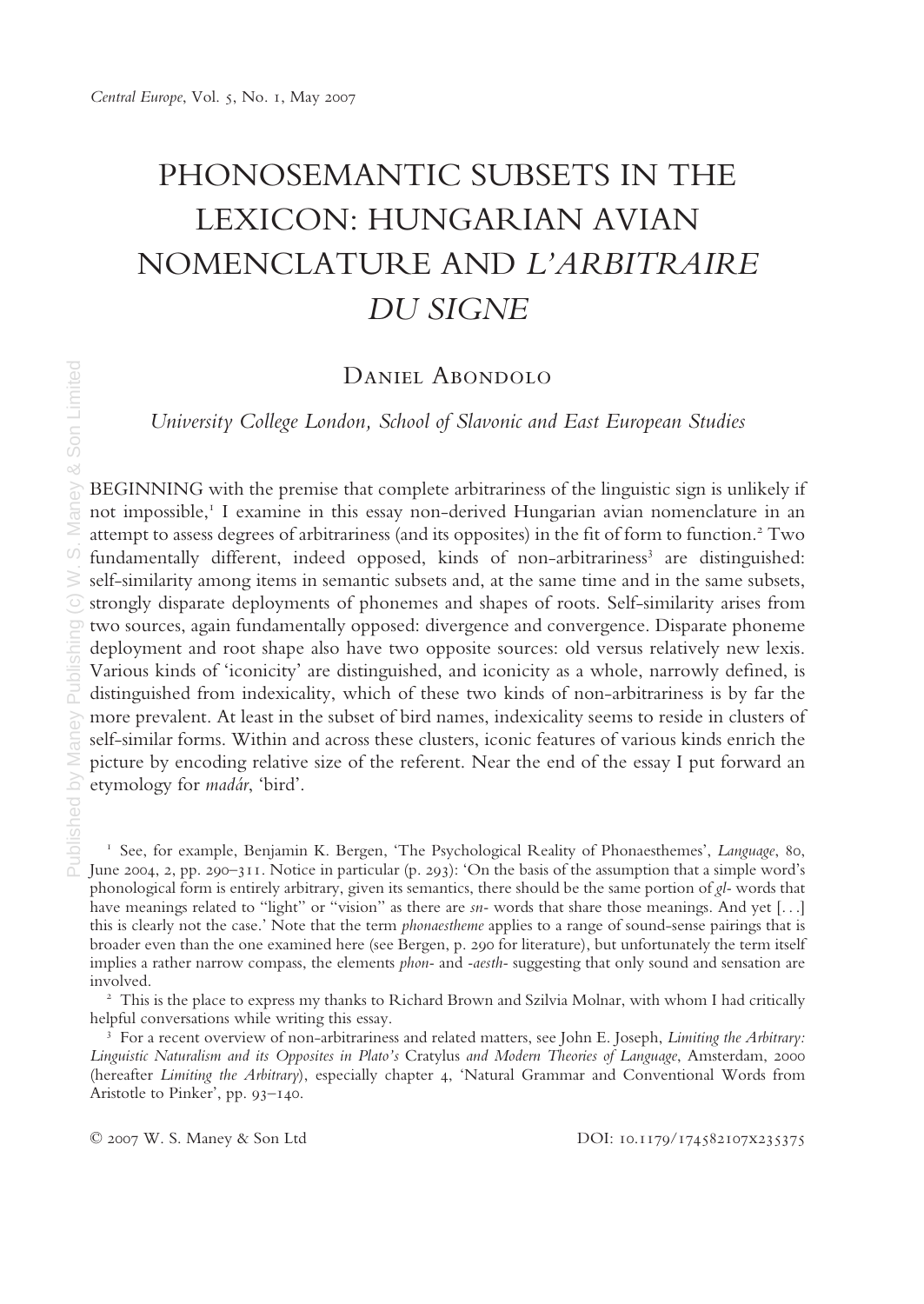I am interested here not in the etymology of the Hungarian names<sup>4</sup> of the words for birds per se, but rather in the present-day shape of the names themselves and the relations these shapes have with those of other names, specifically of Hungarian words for birds and of other Hungarian words in general. To put it another way, I am here not primarily interested in looking to history for explanations, as is, say, Jenő Kiss in his monograph on Hungarian avian nomenclature.5

The history of these names (the changes undergone by their forms, and the various ways in which they have been used, that is, the senses with which they have been associated over time) is of interest, but in a synchronic inquiry cannot serve as an explanatory principle.<sup>6</sup> Rather, what I am suggesting here is the reverse: that synchronic relations between sound and sense within reasonably clearly delimited semantic subsections of the lexicon can provide assistance in our understanding of that history.

An example should make this clear. In the most recent compendious reference-work on the history of Hungarian words<sup>7</sup> we read that the Hungarian word for 'salmon', lazac, is a loanword of Slavonic origin. So much is clear. Nevertheless an enigma surrounds the phonological development of this word. The discrepancy between the phonologies of the Slavonic words cited, all of which have various voiceless sibilants or shibilants (for example, Slovak losos, cited as the most probable direct source) and that of Hungarian lazac, with voiced fricative -z- and voiceless affricate -c, is glossed over by the  $EWU$  as follows: 'Form *lazac* entstand durch Stimmhaftwerden und Affrikation.' As explanation, this is no better than le malade imaginaire's explanation that opium is soporific because it contains a 'virtus dormitiva'. Naming is no substitute for writing a history. In fact, as we shall see below, I suggest that the change from  $\star$ sVs to  $z$ Vc brought this word more into line with the lexical canon<sup>8</sup> of Hungarian: it came to sound more like a Hungarian word.

<sup>4</sup> To avoid perilous misunderstandings, in this essay I adopt the Gombocz/Ullmann system of talking about the words of speech-mediated language as having both names (audible, pronounceable representations) and senses (mental representations, which may be of things or of other representations). Thus the four letters  $\langle \rangle$ ,  $\langle$ o>,  $\langle v \rangle$ ,  $\langle e \rangle$  written or printed in that order ( $\langle$ love>) form a visual representation of the (pronounceable, audible) name of a word whose sense is the mental representation of a mental representation. See Stephen Ullmann, The Principles of Semantics, 2nd edn, Glasgow, 1959 (hereafter Principles), pp. 65–73; and Zoltán Gombocz, Jelentéstan és nyelvtörténet [1926], Budapest, 1997, pp. 147–49. Non-arbitrariness in the names of words in signing is an entirely separate issue.<br>5 Jenő Kiss, Magyar madámevek: az európai madarak elnevezései, Budapest, 1984 (hereafter Madámevek).

<sup>6</sup> A detailed investigation into the histories of these words would entail meticulous tracing not only of sound changes but also of sense development or even radical shift. For example, on the basis of the philological record the premier Hungarian etymological dictionary (Loránd Benkő [ed.], A magyar nyelv történeti-etimológiai szótára, Budapest, 1976 [hereafter TESz]) reconstructs hörcsög as having been used to refer to toads (c. 1395), hedgehogs (1522), badgers (1533), marmots (1604), and hamsters (1608); only the last meaning is current. Heterogeneous though these glosses may seem at first glance, one sees that a thread of semantic continuity is maintained: apart from the oldest gloss, taken from a wordlist, not a running text (the Besztercei szójegyzék [Glossary of Beszterce], from c. 1390–1410), all the putative referents are mammals.

<sup>7</sup> Loránd Benkő et al. (eds), Etymologisches Wörterbuch des Ungarischen, Budapest, 1992–1993 (hereafter EWU), p. 877.

<sup>8</sup> While my use of the term *canon* implies cleavage to, and deviation from, statistical norms, I attempt no elaborate statistical analysis in this essay. Statistical norm here refers to 'a crude intuitive feeling for quantity based on crude counts', see Robert Austerlitz, 'The Morphology and Phonology of Finnish Given Names', in Irmengard Rauch and Gerald F. Carr (eds), Linguistic Method: Essays in Honor of Herbert Penzl, The Hague, 1979 (hereafter 'Finnish'), pp. 299–306 (299). For an example of an analysis of the lexical canon of one language, see Paul Menzerath, Die Architektonik des deutschen Wortschatzes, 1954 (hereafter Architektonik).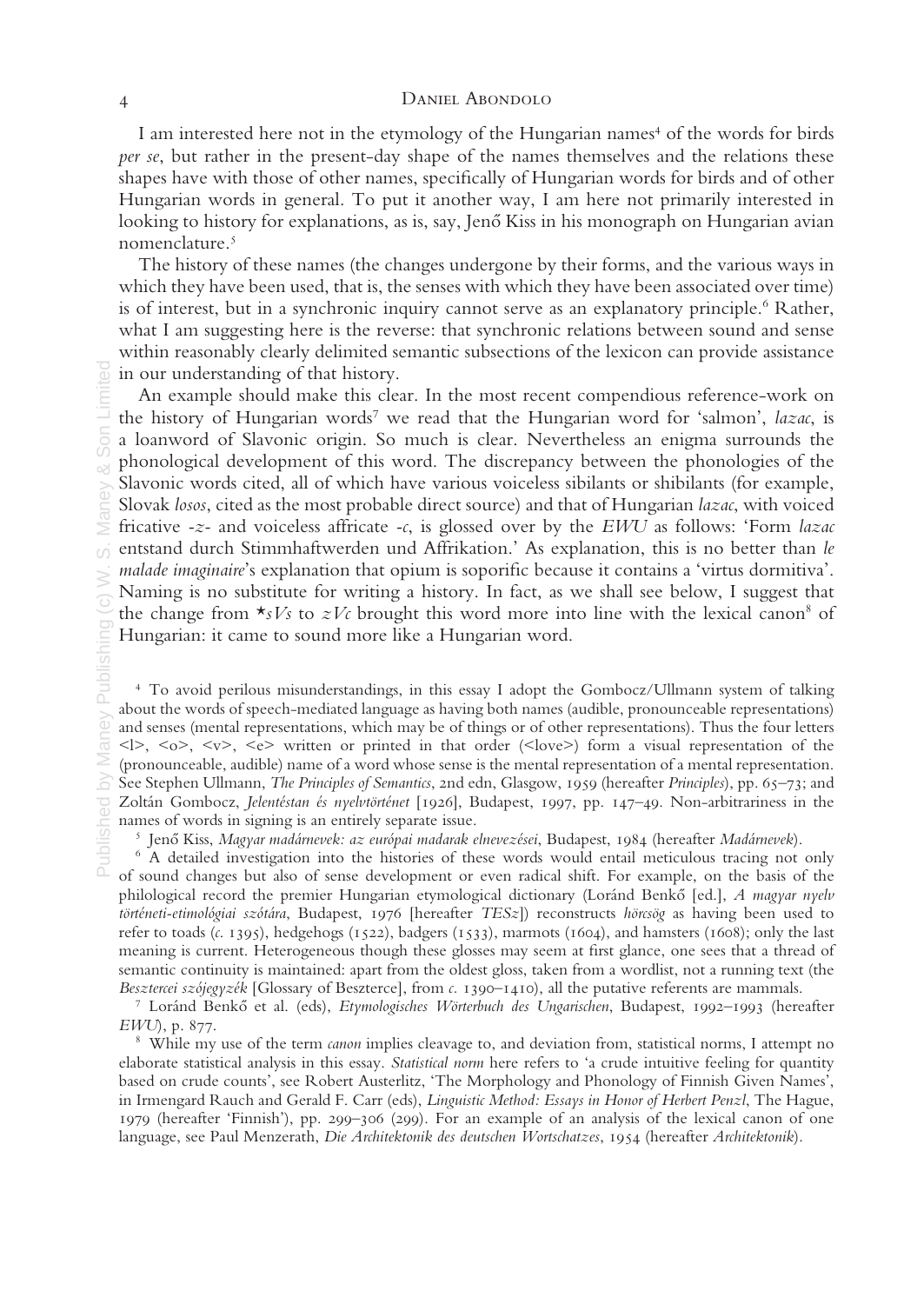So much for the historical background of the names and senses of these words. But I must stress here that the nature of the referents, that is, of the birds themselves, is also peripheral to this study. The qualities of the referents are of interest and importance, as are the cultural values derived from and attributed to them. But the focus here is on the forms of the names themselves. Groupings and patterns of such names may then be compared with groupings in the world (ethnoscience, Western science; technology of everyday life).<sup>9</sup>

Much of my method takes its tools from the workshop of internal reconstruction. The study of a linguistic isolate requires internal reconstruction: the close examination of the lexicon and morphophonemics of a language, and the study of its 'irregularities' — degrees of productivity, doublets and other paronyms, synonymic clustering. But internal reconstruction may also be applied with profit to a language with clear congeners. For example, the juxtaposition of Hungarian harkály 'woodpecker' with its ObUgrian pendants is a necessary step in the understanding of the history of this word and of its cultural antecedents and connexions; but my point is that this step is not sufficient. The Hungarian word harkály should be studied for itself, and not merely from 'without' and from 'above', that is, comparatively and diachronically. It should also be studied from 'within' and from 'below': it should be examined in the light of the entirety of our knowledge of Hungarian avian nomenclature and in the light of the relations, or valences, of the phonemes and phoneme combinations of which the name of harkály is made.

For the purposes of this essay I take a moderately realist position: I assume that birds are a natural kind, and that the names we use to refer to them are thus natural kind terms. The fact that this or that name may refer to different subspecies, species, or parts of different families in no way undermines what I take to be an underlying nature that birds have 'in a way that artefacts don't'.<sup>10</sup> Put another way, 'out-thereness' is not only the consequence of scientific work and everyday thinking but also their (partial) cause.<sup>11</sup>

On the other hand, I cannot agree with Goddard when he asserts 'if we heard of a scientist gathering some specimens of chairs in order to discover the nature of chairs, we would think that he or she is crazy',<sup>12</sup> unless we were to move the italicization from the word *chair* to the  $\geq$  word scientist. For the investigator in the humanities does precisely this sort of work, and is far from 'crazy'; he or she does indeed collect specimens and other data concerning artefacts in order to learn more about them. As William A. Foley puts it:

'Furniture' is not some notion understood simply through a distributed neural network in the brain; it is something our bodies use, sit on, or sleep in. Knowledge is perceptually guided action in this view, bringing forth a meaningful world in which continued structural coupling is possible. This coupling is not optimal; as with evolutionary change, it is simply viable. Knowledge is a kind of lived history.<sup>13</sup>

<sup>9</sup> Equally of interest are the questions of birdnames cross-linguistically; but these can be addressed adequately only once detailed work within individual languages has been carried out.<br><sup>10</sup> Cliff Goddard, *Semantic Analysis, A Practical Introduction*, Oxford, 1988, p. 251.

<sup>11</sup> John Searle, *Mind, Language, and Society*, London, 1999, p. 24, citing Bruno Latour and Steve Woolgar, *Laboratory Life: The Construction of Scientific Facts*, 2nd edn, Princeton, 1986, pp. 180–82.

<sup>12</sup> Goddard, *Semantic Analysis*, p. 251.<br><sup>13</sup> William A. Foley, *Anthropological Linguistics: An Introduction*, Oxford, 1997, p. 90. Note also, in connexion with the position taken here concerning name, sense, and mental representations that 'love' is in this way similar to 'furniture' (see note 4).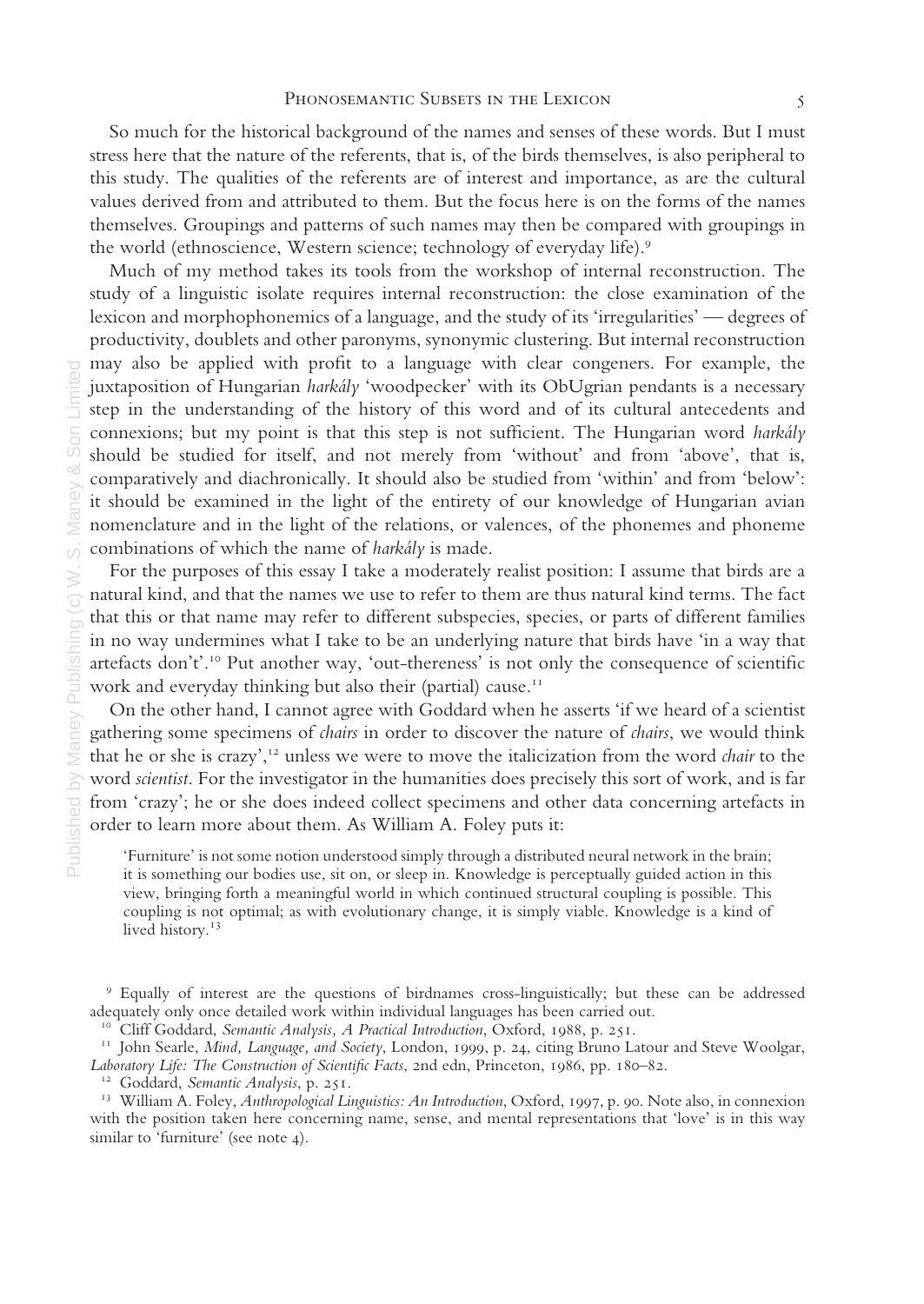Whenever we deal with large amounts of data we are faced with the question: are strict quantitative methods in order? As I hinted above, by and large, given the vastness of the lexicon and the kind of work essayed here, I think the answer is no.14 Intriguing though they may seem at first sight, in our present state of ignorance attempts at setting up a metric of any strictness by which one might measure the degree of prototypicality of a given bird designation are probably doomed to dubiety if not outright failure.

For example, we might set up a scheme with which to evaluate the formal features of names within various semantic fields. The procedure involves positing clusters of shared features.<sup>15</sup> Thus we might specify as core features of Hungarian bird names the presence of s(h)ibilants (sisegő)<sup>16</sup> and liquids and, at the morphological level, bisyllabicity and the absence of stem alternations:

| gloss                         | kócsag<br>egret | sas<br>eagle   | gólya<br>stork | szarka<br>magpie | varjú<br>crow  | galamb<br>dove | daru<br>crane      | $\ddot{o}lvv$<br>buzzard |
|-------------------------------|-----------------|----------------|----------------|------------------|----------------|----------------|--------------------|--------------------------|
| s(h)ibilant                   | $^{+}$          | $^{+}$         |                | $^{+}$           |                |                |                    |                          |
| liquid                        | -               |                | $^{+}$         | $^{+}$           | $^{+}$         | $^{+}$         | $\hspace{0.1mm} +$ | Ή,                       |
| non-alternating <sup>17</sup> | $^{+}$          | $^{+}$         | $^{+}$         | $^{+}$           | -              | $^{+}$         | $-$                | $\overline{\phantom{a}}$ |
| bisyllabic                    | $^{+}$          |                | $^{+}$         | $^{+}$           | $^{+}$         | $^{+}$         | $\pm$              |                          |
| 'score'                       | 3               | $\overline{2}$ |                | 4                | $\overline{2}$ |                | 2                  |                          |

In this small set, szarka emerges as a comparatively prototypical bird name, while  $\partial/\partial y$  seems to be an outlier. If we apply this scheme of values to body-part terms, they score rather

| gloss           | szem<br>eve    | szái<br>mouth | szív<br>heart | fej<br>head | kéz<br>hand | nyelv<br>tongue | ui<br>finger | kar<br>arm     |
|-----------------|----------------|---------------|---------------|-------------|-------------|-----------------|--------------|----------------|
| s(h)ibilant     | $^{+}$         | $^{+}$        | $^{+}$        |             | $^+$        |                 |              |                |
| liquid          |                |               |               |             |             |                 |              | $^{+}$         |
| non-alternating | $^{+}$         |               |               |             |             |                 |              | $^{+}$         |
| bisyllabic      |                |               |               |             |             |                 |              |                |
| 'score'         | $\overline{2}$ |               | T             | $\circ$     |             |                 | $\circ$      | $\mathfrak{p}$ |

On the other hand shared features of body-part names<sup>18</sup> seem to be sesquisyllabicity and the presence of 'glides'  $(j \, v)$  and liquids  $(l \, r)$ :

<sup>14</sup> This is not to discount the value of precise, statistically aware work with closed corpora. But the project here is exploratory and hermeneutic: the objective is to discover what we need to know more about.

<sup>15</sup> See John R. Taylor, *Linguistic Categorization: Prototypes in Linguistic Theory*, Oxford, 1989 (hereafter Taylor, Categorization), p. 48.

<sup>16</sup> I am grateful to Endre Tálos (personal communication) for this Hungarian term.

 $17$  The term *non-alternating* is used here to refer to the subset of Hungarian stems which undergo neither epenthesis nor alternations of final or penultimate non-high vowels with zero. See D. Abondolo, Hungarian Inflectional Morphology, Budapest, 1988 (hereafter Abondolo, HIM), p. 180 and pp. 203–04, 209–10, where they are called 'stable' stems, and, for a radically different approach with similar results, András Kornai, On Hungarian Morphology, Budapest, 1994, pp. 30-35 and 115-20.

<sup>18</sup> I return to Hungarian body-part terms below.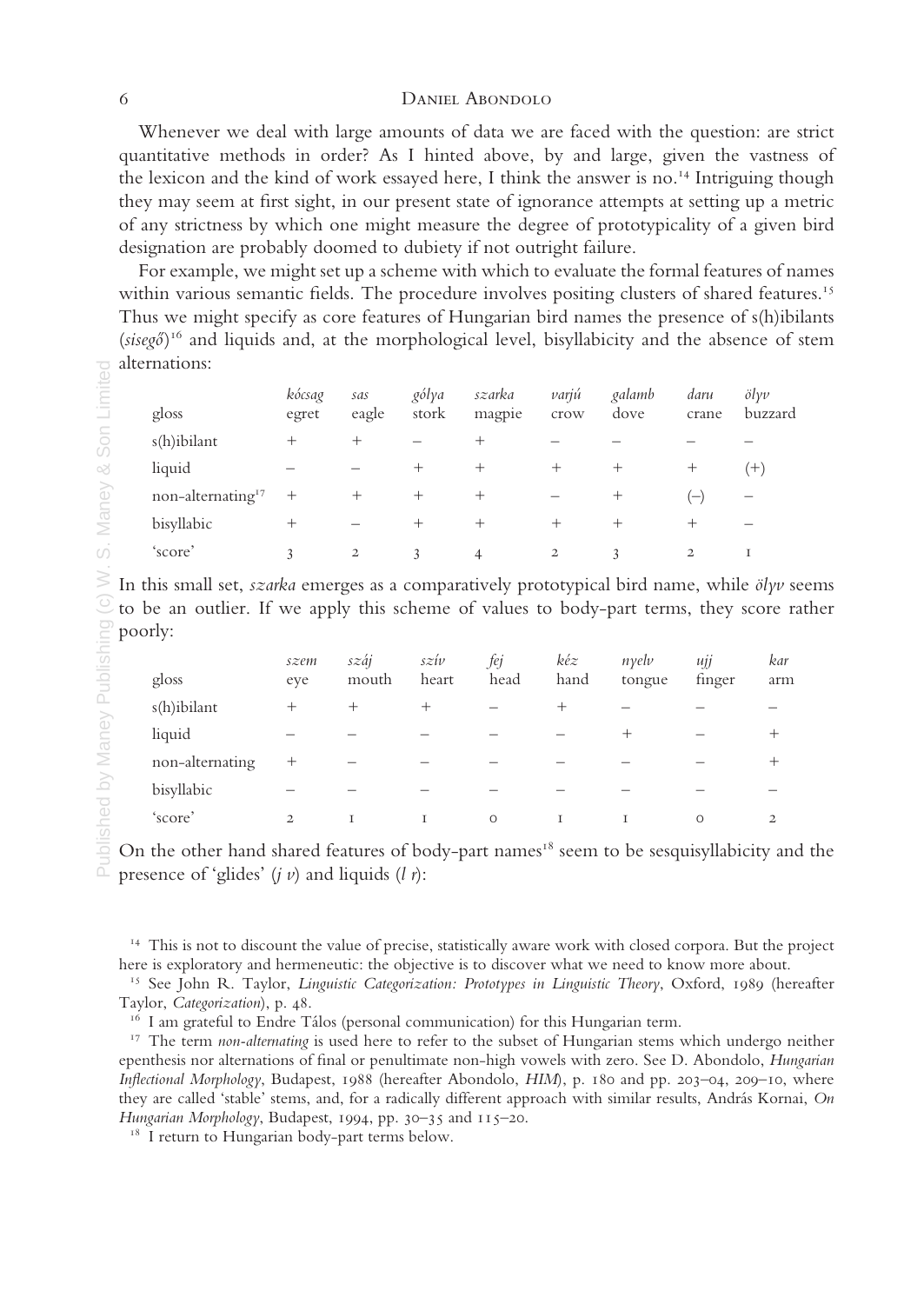# PHONOSEMANTIC SUBSETS IN THE LEXICON 7

|                       | szem                     | száj | sziv                     | fej                | kéz  | nyelv | иjj             | kai                      |
|-----------------------|--------------------------|------|--------------------------|--------------------|------|-------|-----------------|--------------------------|
| sesquisyllabic        |                          | $^+$ | $^+$                     | $\hspace{0.1mm} +$ | $^+$ | $^+$  | $^+$            |                          |
| glide (j v)           | $\overline{\phantom{a}}$ | $^+$ | $^+$                     | $^{\mathrm{+}}$    |      | $^+$  | $^{\mathrm{+}}$ |                          |
| liquid                |                          |      | $\overline{\phantom{a}}$ |                    |      | $^+$  |                 |                          |
| no $kB^{19}$ -        | $^+$                     | $^+$ | $^+$                     | $\hspace{0.1mm} +$ | $^+$ | $^+$  | +               | $\overline{\phantom{a}}$ |
| 'score' <sup>20</sup> |                          |      |                          |                    | 2    | 4     |                 |                          |

Items which score relatively high within a given semantic subset may be seen as prototypical clusters. As Taylor puts it: 'If we know that an entity is feathered, has wings, and can fly, we can state with some confidence that it also lays eggs.'<sup>21</sup> To this we might add: and that its name, in Hungarian, will not begin with a nasal.<sup>22</sup>

To a less striking degree, but in parallel fashion, most Hungarian bird names contain a s(h)ibilant, liquid, or both; but there are exceptions, e.g., hattyú 'swan', héja 'goshawk' and the owls (bagoly, kuvik, uhu).<sup>23</sup>

Again, compare Taylor: '. . . such perfect correlations are rare. There are cups with no handles (Chinese cups), birds which don't fly (penguins), cats without tails (Manx cats), chairs which aren't for sitting on (dentist's chairs), and so on.<sup>24</sup>

Before I embark on the scrutiny of bird and other names a few words concerning meaning, sense, and form and my approach to them will be helpful. I must also say a few words about the terms iconicity, indexicality, and sound symbolism. I shall then treat the concepts of paronymic attraction and lexical architectonics, which are complexes built up from the primary concepts of iconicity, indexicality, and symbolism. Finally, in a short excursus, I shall examine Hungarian body-part vocabulary in terms of these complexes.

First of all, meaning is to be understood here as a verbal noun with imperfective aspect, that is, as referring to a process — specifically: a mental operation — in which the name and the sense of a word are associated.<sup>25</sup> By sense I mean 'the network of interlocking relations with

<sup>19</sup> Wherein <B> refers to a back vowel (orthographically:  $u \dot{u} o \dot{o} a \dot{a}$ ).

<sup>20</sup> The low 'score' of szëm, which is of Uralic vintage, suggests that not everything about its formal history is known (its Finnish cognate, *silmä*, is also architectonically aberrant: no other monomorphemic Finnish noun has the vowel profile  $i$ —ä with a medial cluster). The other apparent outlier, kar, is a pre-conquest loan from a Turkic language; see EWU, p. 692b.

<sup>21</sup> Taylor, Categorization, p. 50.

<sup>22</sup> Of the ninety-odd Hungarian bird names examined in this essay, none has an initial nasal (orthographically:  $m \, n \, n$  ; among avian vocabulary the only exception is the life-form taxon term *madár* 'bird' itself, which I discuss separately below). The probability of such a distribution's occurring, if the forms of these names were truly arbitrary, is vanishingly small, since initial nasals are not aberrant in the Hungarian lexical canon: roots with initial nasal make up roughly 15 per cent of monomorphemic vocabulary. Contrast mammal names, where initial nasals are overabundant: of the thirty-one forms in my core corpus, nine (29 per cent) have initial nasals: macska 'cat', medve 'bear', nyúl 'hare', nyest 'beech/stone marten, Martes foina', nyuszt 'pinemarten, Martes martes', nyérc (and its paronym nerc) 'mink, Mustela', menyét 'weasel, Mustela nivalis', mormota 'marmot', mókus 'squirrel'.

<sup>23</sup> Bagoly did contain a liquid until fairly recently, and behaves today as if it still did, as its accusative variant baglyot attests. See Abondolo, HIM, pp. 204–09.

<sup>24</sup> Taylor, Categorization, p. 48.

<sup>25</sup> Compare also Charles Sanders Peirce's definition of *meaning* as 'the translation of a sign into another system of signs', quoted by Roman Jakobson in his 'A Few Remarks on Peirce', in Stephen Rudy (ed.), Roman Jakobson: Selected Writings. vii. Contributions to Comparative Mythology. Studies in Linguistics and Philology, 1972–1982, Berlin, 1985, pp. 248–53 (251).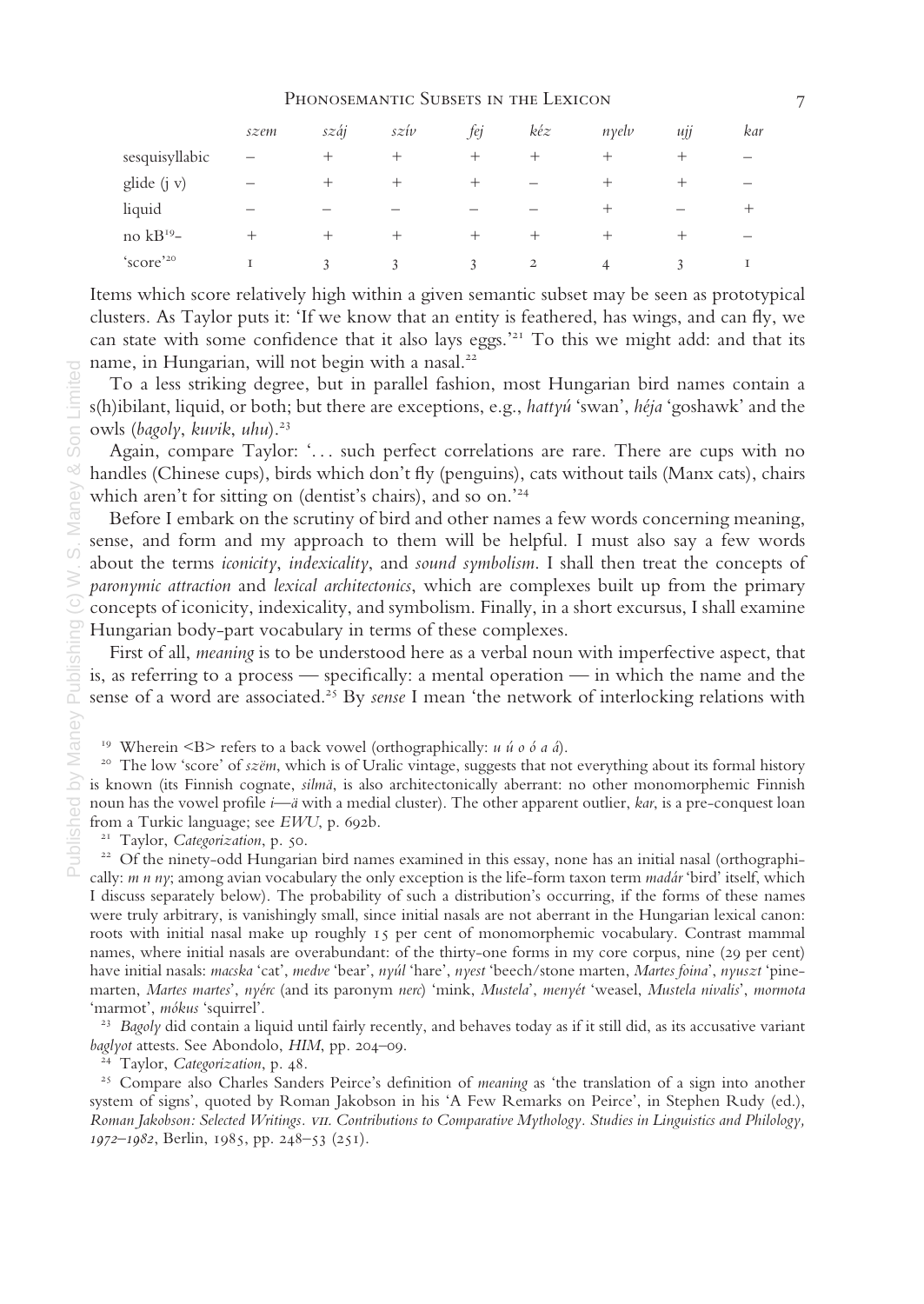other names or lexical expressions'.26 I take it as axiomatic that such mental associations exist, and that they are a precondition of the use of words. Second, the shape of the name of a word is a sign. Qua sign this shape has (Peircean) indexical features.27 Third, these indexical features, or as I shall term them here indices, are clues to the meanings in which words can participate.<sup>28</sup>

One way to understand how such clues might work is to think of these indices as themselves participating in a kind of meaning, one that resides in the relations obtaining among them. Meaning of this kind is not what is usually thought of as linguistic, since it resembles more the patterning perceptible in music or other non-representational art $29$ 

The visual representation of the full extent of patterning at this level of complexity would require the use of colour and animated graphics. Even at the simple level of bi-phonemic words of the shape VC, Menzerath had to compress and cut corners in order to present a perspicuous picture:30

 $26$  Richard A. Coates, 'Properhood', Language, 82, 2006, 2, pp. 356–82 (363). Compare also John Lyons: 'Sense is here defined to hold between the words or expressions of a single language independently of the relationship, if any, which holds between those words or expressions and their referents or denotata', Semantics, I, Cambridge, 1977, p. 206.<br><sup>27</sup> Compare Ubaldo Stecconi on the indexical features of signs: 'When an object really affects another, by

causality or contiguity, we can say that the one stands for the other as an index. A hole on a street sign is an index of the bullet that bored it. All signs that we actually exchange in communication have a large indexical component; for example, they are all tokens and as such to some extent indexes of their types. The word "quindi" as it appears here is the index of an abstract Italian form. An index always has an iconic part, there must be in fact a quality that channels the contact with the object; but its representative quality does not depend on it.' U. Stecconi, 'The Foundation of a General Theory of Translation Built on the Semiotics of C.S. Peirce' (unpublished doctoral thesis, University of London, 2006), p. 52. In his Peircean approach to the analysis of a subdomain of Finnish lexis Raimo Anttila writes: 'Selection from an inventory is a basic semiotic process, and this fact is indeed recognized by linguists. But not fully. We are dealing with signs in relation to themselves, their material makeup. The rules of such makeup imply of course canonical forms. The term is frequently used by linguists, it is true, but almost invariably without semiotic overtones. Canonical forms tell us about the domains of signs. First of all, even at the language-universal level, each languages  $\widehat{\odot}$  chooses its own shapes from the "common pool". The resulting shapes have then immediate pragmatic meaning. But within one and the same language hierarchical selection continues to map various semantic axes.' See R. Anttila, 'Meaning and Structure of Finnish descriptive vocabulary', in Robert T. Harms and Frances Karttunen (eds), Texas Linguistic Forum 5: Papers from the Translatlantic Finnish Conference, Austin, TX, 1976, pp. 1–12.

<sup>28</sup> See Robert Austerlitz, 'Japanische Säugetiernamen', in Irmela Hijiya-Kirschnereit and Jürgen Stalph (eds), Bruno Lewin zu Ehren: Festschrift aus Anlaß seines 65. Geburtstages, Volume 1, Japan: Sprach- und Literaturwissenschaftliche Beiträge, Bochum, 1989, pp. 1–11.

<sup>29</sup> This powerful but obscure kind of patterning (one might almost say: beauty) is perhaps what Adorno was driving at when he wrote of Goethe's 'Wanderers Nachtlied', namely that it is so superb 'weil darin nicht so sehr das Subjekt redet — eher möchte es, wie in jedem authentischen Gebilde, durch dieses hindurch darin verstummen — sondern weil es durch seine Sprache das Unsagbare der Sprache von Natur imitiert. Nichts anderes dürfte die Norm meinen, im Gedicht sollten Form und Inhalt koinzidieren, wofern sie mehr sein soll als die Phrase der Indifferenz' (Ästhetische Theorie, Frankfurt/M., 1970, p. 114). Dante is on a similar path in De vulgari eloquentia 1.16 when he argues that 'the volgare illustre is an ideal language that will have to be found not with the ears, but with the mind' and metaphorizes it as a panther whose scent is everywhere but which is nowhere apparent (panteram [. . .] redolentem ubique et necubi apparentem). See Joseph, Limiting the Arbitrary, pp. 144–45.

<sup>30</sup> Architektonik, p. 26. Menzerath went no further; for example he did not take the vital next step of examining in any detail the distribution, within these networks, of semantic or grammatical subsets.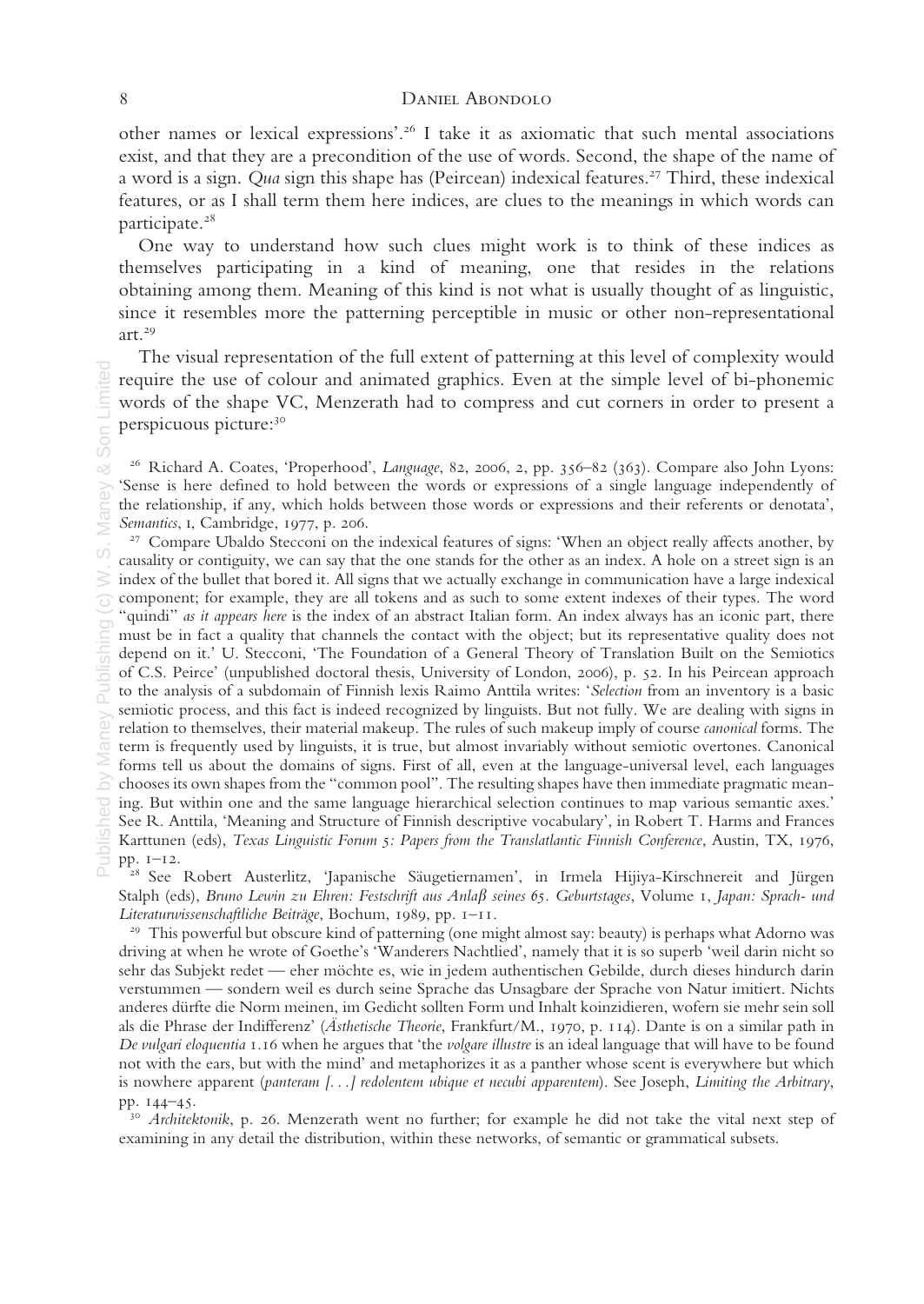

A cautionary note is in order at this point. Indexicality is not iconicity, whatever the latter's usefulness in linguistic explanation, nor is it onomatopoeia, though this last is a motivating factor in the history of many bird names. I look first at iconicity.

At least three kinds of iconicity are often confused and conflated. We may term these  $(i)$ the phonomimetic (the sound of the name sounds like the sound of the referent; 'onomatopoeia' in the strictest sense); $31$  (2) the *phonometaphoric* (the sound of the name resembles, via the synaesthesia of metaphor, some non-auditory percept of the referent, for example relatively high amplitude in high frequency formants [of the name] correlating with relatively small size of the referent,<sup>32</sup> or aspiration of voiceless stops correlating with 'roughness' or 'hairiness');<sup>33</sup> (3) the kinomorphomimetic (the articulatory gesture or posture resembles, again via synaesthesia and metaphor, the motion or posture [shape] of the referent).<sup>34</sup>

Note that kinds (2) and (3) may be at odds: this explains, among other things, why high vowels, and particularly high back vowels, can occur in the names of words designating large things. Gérard Diffloth, discussing this paradox in connexion with Bahnar expressives, reasons:

<sup>31</sup> Compare 'wild' vocabulary, below. And even in non-'wild' vocabulary, strictly speaking what onomatopoeia there may be in bird names is not onomatopoeia in the strictest sense: that would be in forms such as hiss,or boom, which refer to sounds. In Hungarian kakukk 'cuckoo' we have metonymy, since kakukk designates not a sound, but a bird culturally (and naturally) associated with that sound.

<sup>32</sup> See Brent Berlin, 'Evidence for Pervasive Synesthetic Sound Symbolism in Ethnozoological Nomenclature', in Leanne Hinton, Johanna Nichols and John J. Ohala (eds), Sound Symbolism, Cambridge, 1994 (hereafter Sound Symbolism), pp. 76–93. Berlin quotes Ohala, 'An ethological perspective on common crosslanguage utilization of  $F_0$  of voice' (unpublished MS, Berkeley Phonology Laboratory, Department of Linguistics, University of California, 1984), as follows: '[...] high  $F_0$  signifies (broadly) smallness [...] and low  $F_0$  conveys [the meaning] of largeness' (p. 91).

<sup>33</sup> The term in Greek was δασύς 'hairy, shaggy': see W. Sidney Allen, Vox Graeca: the Pronunciation of Classical Greek, Cambridge, 1968, p. 16, where he discusses the relevant passage in the De Audibilibus of Pseudo-Aristotle.

<sup>34</sup> Roger Williams Westcott was one of the first to blaze trails in this area. See 'Linguistic Iconism', Language, 47, 1971, 2, pp. 417–28. See also Paul Friedrich, 'Shape in Grammar', Language, 46, 1970, 2, Part 1, pp. 379–407.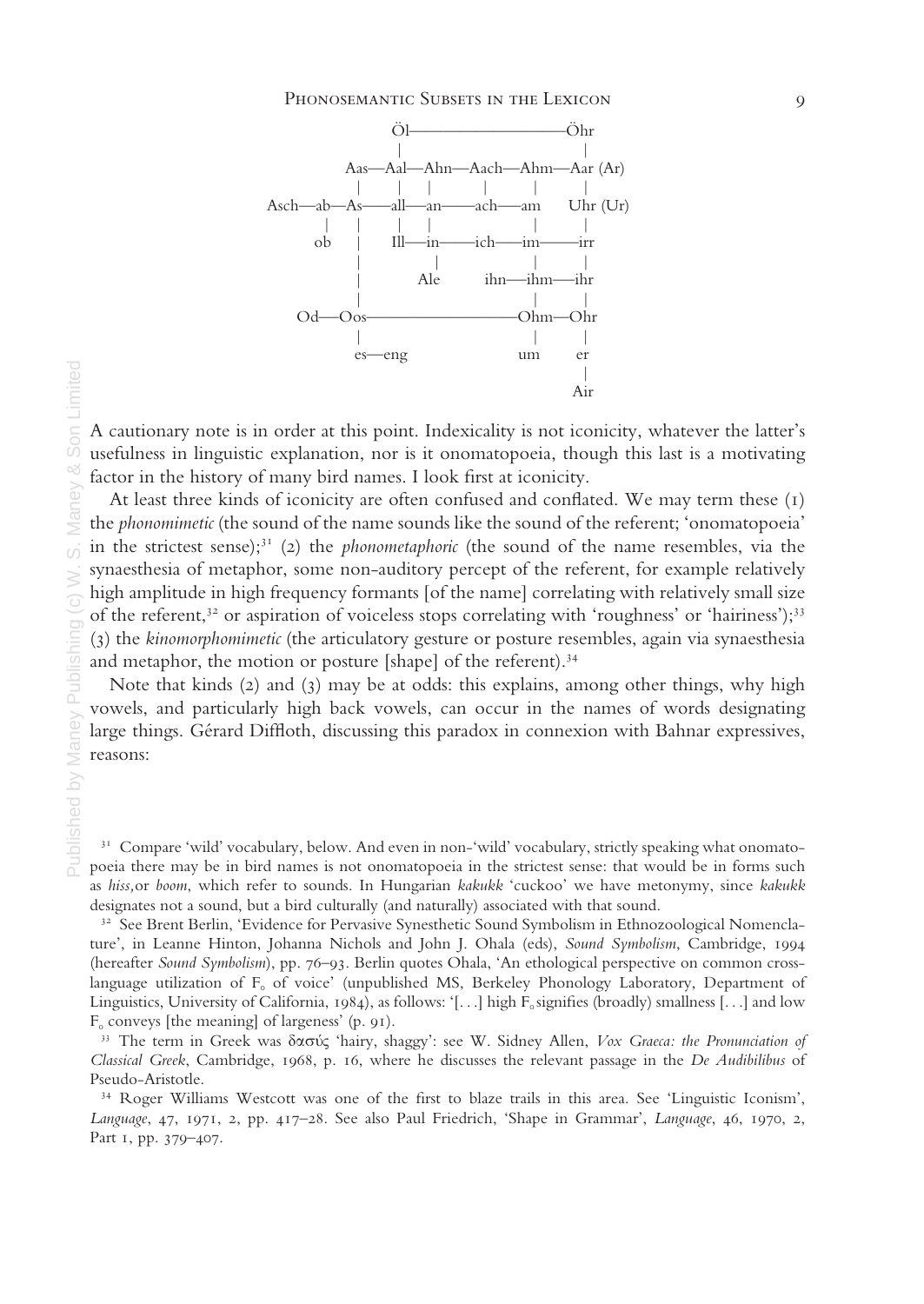In the articulation of high vowels, the tongue occupies a much larger volume in the mouth than it does for the low vowels. The proprioceptive sensation due to this, reinforced by the amount of contact between the sides of the tongue and the upper molars, is available to all speakers and is probably necessary to achieve a precise articulatory gesture. [. . .] In this perspective, two different languages may easily use the same phonetic variable (vowel height) to convey the same range of sensations (size), and come up with exactly opposite solutions, both being equally iconic; all they need to do is focus upon different parts of the rich sensation package provided by articulatory gestures, in our case the volume of the tongue instead of the size of the air passage between it and the palate.35

What is more, kinds (2) and (3) can overlap or equal what has been termed *sound-symbolic* or ideophonic.<sup>36</sup> In this essay I restrict my use of the term sound-symbolic to refer to all instances of form-to-function matching, whether iconic, indexical, or both.<sup>37</sup>

Like its tropic cousin metaphor, iconicity tends to hog the spotlight in discussions in which indexicality (whose cousin is metonymy) pines in the shadow. Yet indexicality is as pervasive in language as in all semiosis.38

In compensation for this neglect, I present here a quasi-random and drastically curtailed list of examples of indexicality, encoded as submorphemic phonological features in lexicogrammar (in many cases we can attribute these to documented or clearly reconstructable historical processes):

(1) Russian morpheme-initial non-high front /e/ and deixis (the  $\ell$ -- of  $\ell$ to 'this' stands alone in non-foreign vocabulary), and restrictions on the shapes of grammatical desinences; restriction of consonant alternations to verb, as opposed to nominal, inflection;

English morpheme-initial voiced interdental fricative  $\delta/$  and deixis: this that there thou (and though) stand alone; contrast non-deictic thick, thin, thigh, thaw, with  $\delta$ 's voiceless analogue, /  $\theta$ <sup>2</sup>);<sup>39</sup>

(2) in Mandarin Chinese, onomatopoeic (iconic) vocabulary is invariably associated with the first tone: gua&gua 'croak', wang&wang 'bark', yi&ya 'squeak', heng '(sound of humming)', weng '(sound of buzzing)',40 while indexical fi t of form and function has no such prosodic association, for example: chóuchú 'shilly-shally', liàngqiàng 'stagger', yōngzhǒng 'too fat to move'.<sup>41</sup> Notice, in passing, that most of Yip's examples also exhibit alliteration or rhyme.

<sup>35</sup> Gérard Diffloth, 'i: big, a: small,' in Sound Symbolism, pp.  $107-14$  (hereafter 'i : big'). While both solutions may be 'equally' iconic, they are iconic in different ways. I would also go a step further and say that both kinds of iconicity may be exploited by speakers of the 'same' language.

<sup>36</sup> The terminology referring to this class of forms is unfortunately superabundant: see 'i : big', p. 108, with literature. Hungarian terminology here parallels closely the traditional Japanese: hangutánzó 'onomatopoeic' (gloss: 'sound-mimicking', compare Japanese giseigo, giongo 'imitate sound words') versus hangulatfesto 'mood-depicting', compare Japanese gitaigo 'imitate attitude words'; see James A. Matisoff, 'Tone, Intonation<br>and Sound Symbolism in Lahu: loading the syllable canon', in Sound Symbolism, pp. 115–29 (119).

<sup>37</sup> The term *symbolic* is therefore infelicitous, since through the thinking of Peirce, Bühler, and Lacan *symbol* has come to refer to precisely that which is neither iconic nor indexical; see Gérard Genette, Mimologiques: Voyage en Cratylie, Paris, 1976, p. 487, note 2.

<sup>38</sup> Compare note 28.<br><sup>39</sup> For these and several other examples, see Roman Jakobson and Linda Waugh, *The Sound Shape of*<br>*Language*, 3rd edn, Berlin, 2002 (hereafter *Sound Shape*), p. 58.

 $40^{\circ}$  Po-Ching Yip, *The Chinese Lexicon: A Comprehensive Survey*, London, 2000 (hereafter Yip, *Lexicon*), pp. 180–82, 203.

<sup>41</sup> See ibid., pp. 184–93. He states explicitly that these examples are not onomatopoeic, but rather 'have higher goals to attain' (p. 184). There is a trace of circularity to the distinction: Yip excludes, for example, hou, háo, and páo, all glossed 'roar', as if by definition, from the category of onomatopoeia (and it should be noted these are all written with the 'mouth' component).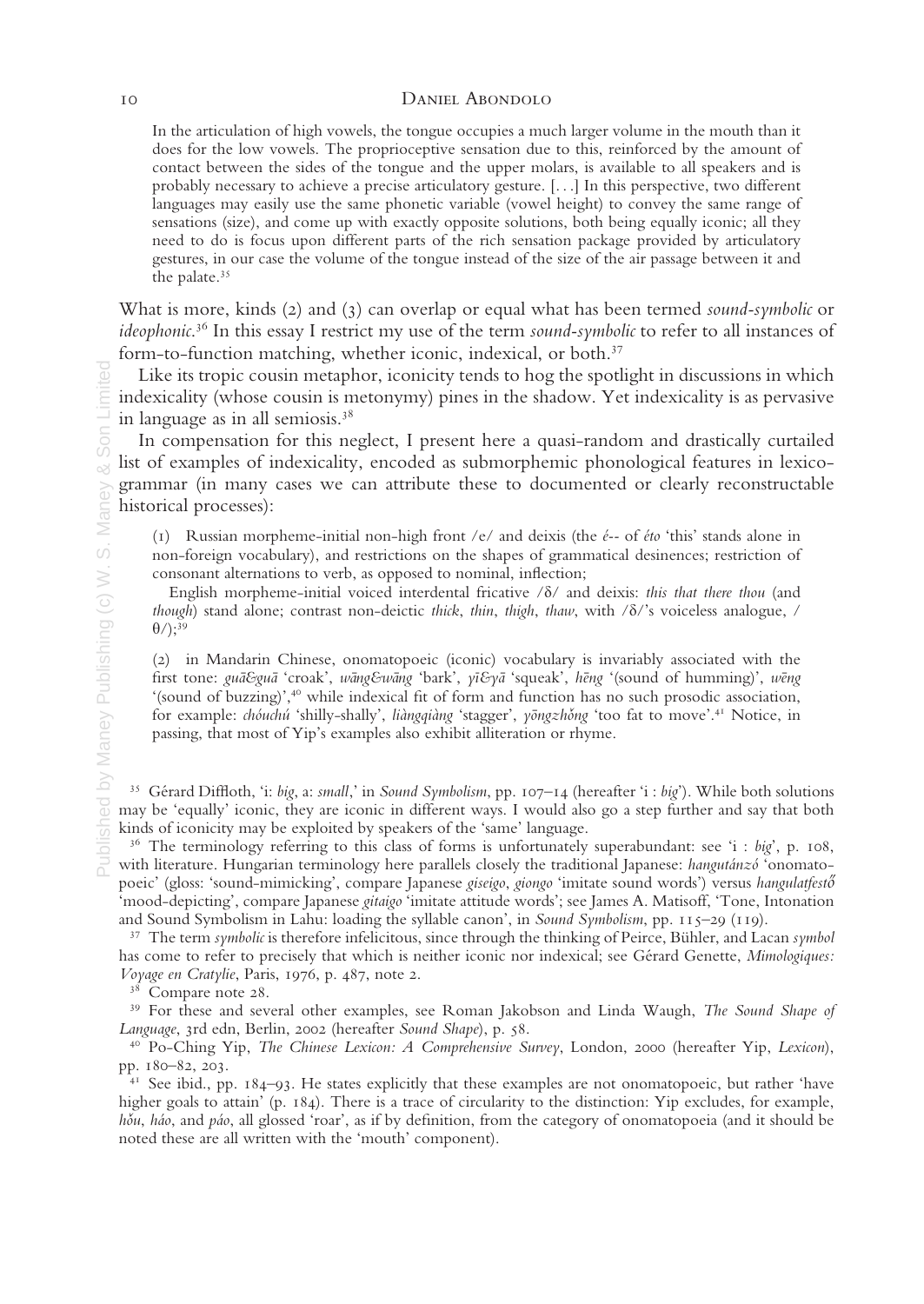Mandarin and Hungarian reduplicative compounds index their sound-symbolic (specifically: their iconic or indexical) status. Thus we have Mandarin iconic-phonomimetic *chua*&chua<sup>+</sup> 'tramp, tramp, tramp' and  $d\bar{a}\&d\bar{a}$  'clatter of horses' hoofs' versus indexical máng&máng 'vast and indistinct' and  $m\delta\epsilon m\delta$  'affectionate, loving, amorous', and Hungarian iconic-phonomimetic *dirmeg&dörmög* 'grumble, growl' and locs&pocs 'slush, sludge, squashy mud' versus indexical giz&gaz 'all kinds of (entangled) weeds' and dúl&fúl 'fume with rage'.42

(3) o- grade occurred in Ancient Greek religious vocabulary denoting artefacts derived with the suffix  $=no^{-;43}$ 

Japanese long vowels occur in kinship terms such as  $(o)$ -nee-(saN) 'older sister',  $(o)$ -baa-(saN) 'grandmother';44

Finnish given names deviate from other nouns in both phonology and morphology;<sup>45</sup>

Apart from a few affective words (tii&fiy 'bat', zoosq- 'break') South-Sakhalin Nivkh long vowels occurred in only three areas of the lexicon: clause-final scalar particles (-ii 'n'est-ce pas?'), deictics, and classificatory numerals, for example mix 'two (small round objects'), miix 'two (days)';<sup>46</sup>

in proto-Algonquian, reduplication was frequent in bird-names, but not in fish or mammal names.47

These three kinds of example are all different, and it is useful to try to distinguish them, at  $\geq$  least in theory. We have indexing of (1) a grammatical or reference category (parts of speech; deixis, itself indexical: thus English word-initial  $\delta/$  indexes an index), (2) a way of signifying (modus significandi), namely sound symbolism, and (3) semantic domains (religious terminology, numerals, kinship terms, bird names); all being indexed by the setting of a phonological variable. The categories can coexist, as the Nivkh data amply show.

Unfortunately the indexical mode is often overlooked, or worse, is lumped together with  $\mathbb{R}^n$  the iconic. Margaret Magnus, whose doctoral thesis is a particularly detailed and far-reaching survey of phonosemantics<sup>48</sup>, often uses the word *iconic* metaphorically, to mean indexical or

Solution the iconic. Marget survey of phonos<br>
sound-symbolic:<br>
Individual photon ics which can<br>
defined classes<br>
within semanti<br>
bears an element<br>  $\frac{1}{2}$ <br>  $\frac{1}{2}$ <br>  $\frac{1}{2}$ <br>  $\frac{1}{2}$ <br>  $\frac{1}{2}$ <br>  $\frac{1}{2}$ <br>  $\frac{1}{2}$ Individual phonemes and phonetic features are meaning-bearing. They each have a unique semantics which can be identified by first measuring the semantic disproportions within phonologically defined classes of words and then the converse — measuring the phonological disproportions within semantic classes. One finds in this way that every word which contains a given phoneme bears an element of meaning which is absent in words not containing this phoneme.

<sup>42</sup> See Edwin G. Pulleyblank, Outline of Classical Chinese Grammar, Vancouver, 1995, p. 9; and Hugh M. Stimson, Fifty-Five T'ang Poems: A text in the reading and understanding of T'ang poetry, New Haven, CT, 1976, pp. 7–8 and passim. For Hungarian the treatment by John Lotz (Das ungarische Sprachsystem, Stockholm, 1939, pp. 170–84; reissued with preface by Thomas A. Sebeok and textual apparatus by Gyula Décsy, Bloomington, IN, 1988) stands alone as treating reduplicative compounding together, and on an equal footing, with other kinds of compounding.

<sup>43</sup> See Pierre Chantraine, La Formation des noms en grec ancien, Paris, 1933, p. 198.

<sup>44</sup> Samuel Martin, *The Japanese Language through Time*, New Haven, CT, 1987, p. 71.

<sup>46</sup> Source: field notes of Robert Austerlitz.

<sup>47</sup> See William Cowan, 'Reduplicated Bird Names in Algonquian', International Journal of American Linguistics, 38, October 1972, 4, pp. 229–30.

<sup>48</sup> Margaret Magnus, 'What's in a Word? Studies in Phonosemantics', NTNU (doctoral thesis, Norwegian Technical and Natural Sciences University, Trondheim, 2001), (hereafter 'Phonosemantics'), <http://www. trismegistos.com/Dissertation/dissertation.pdf> [accessed January 7 2007].

<sup>45</sup> 'Finnish' (see note 8).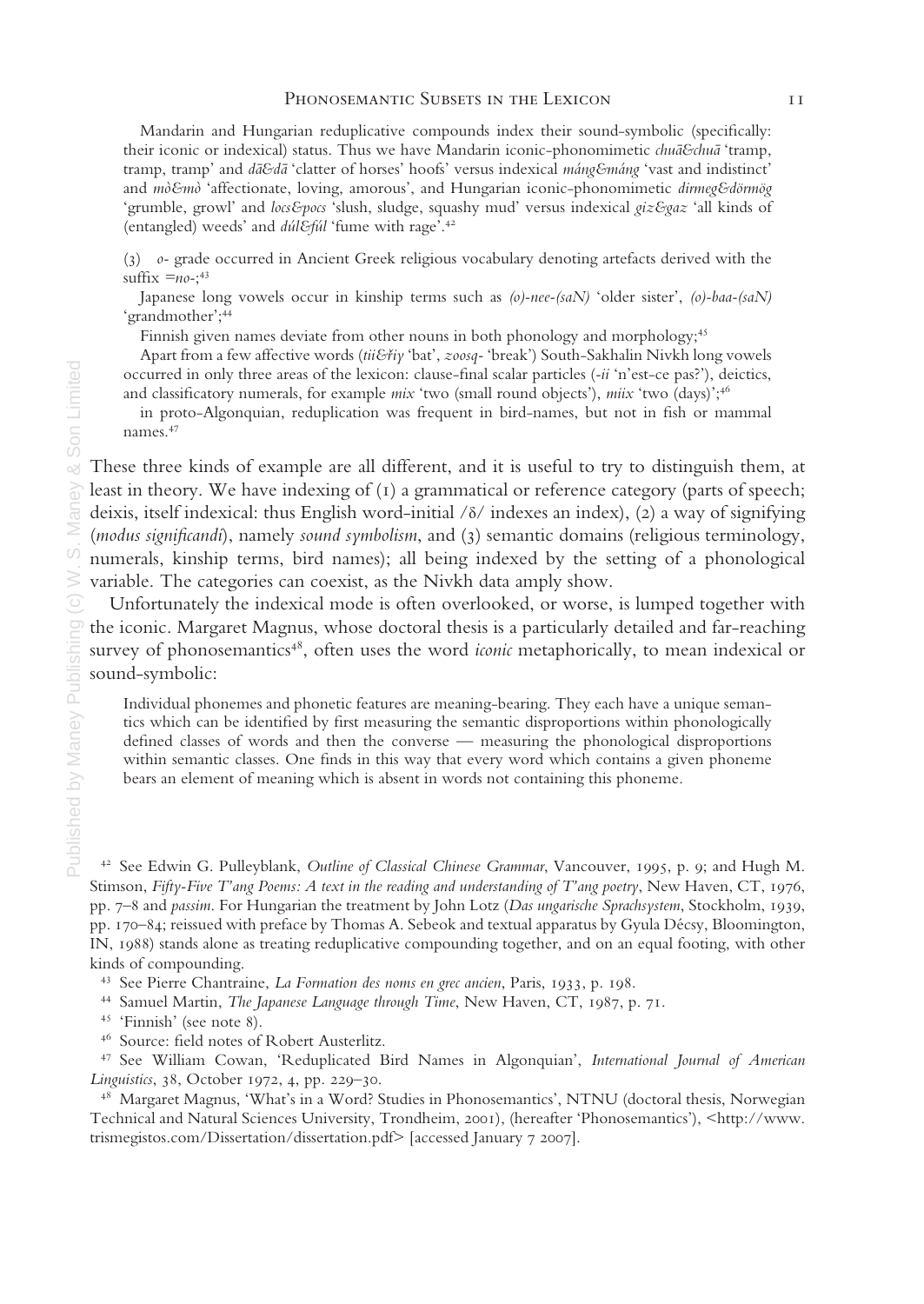One finds further that the effect of the phoneme-meaning varies with the position that the phoneme bears within the syllable. In addition, one finds that all phonemes which have a common phonetic feature also have a common element of meaning.49

At first flush, this sounds like Derek Cooke's ideas about semiosis in music,<sup>50</sup> but Magnus has experiments to validate her inductions. She points perspicaciously to the importance of position within the word (and morpheme). $51$ 

She seems to come close to singling out the indexical a few paragraphs later:

Since no word can function without all these components, it follows that all word meanings are in part arbitrary and in part predictable from their form. Specifically, the referent determines what the word is. The sound does not directly affect what a word denotes, but what it connotes, not what it is, but what it is like. That is, just by hearing the sound 'brump' in a language, one cannot predict whether the word refers to a sound or an animal or a verb of motion. But if 'brump' refers to a verb of motion, it will involve an initial breaching of some kind of impediment and a sudden, forceful conclusion.52

Magnus is here referring to the articulatory movements entailed in the pronunciation of a word like <br/> <br/>stoppage released through an energetic transitional glide (/r/) into a  $\geq$  nasal-plus-stop coda with abrupt, voiceless ending. But she then extends these articulatorykinetic features, metaphorically, onto other kinds of motion, that is, ones not specifically of the vocal tract and not necessarily evocative of sounds or movements causing sounds ('an animal').

We see correlations of form with function on all linguistic levels. At the phonetic level  $\odot$  are purer forms of onomatopoeia, which can border on the extra-linguistic: in this regard Richard Rhodes's discussion of what he terms 'wild vocabulary' is helpful.54 At the phonological level we should distinguish at least (a) the iconic/synchronic (acoustic and auditory salience and deployment of certain sound types for key morphological signalling) from (b) the  $\frac{1}{2}$  indexical/diachronic (consequences of history). Finally, at the lexicogrammatical level we indexical/diachronic (consequences of history). Finally, at the lexicogrammatical level we should distinguish (c) the iconic/synchronic, which is greater at the grammatical end, from (d) the indexical/diachronic, which is chiefly lexical and therefore manifold, nebulous, and  $\sum_{\substack{0 \text{odd } \\ \infty}}^{\infty}$  (d) t.

The divergence that occurs when languages grow apart is the meat and potatoes of the historical-comparative method: the kind of Latin we see in Portuguese today is no longer so historical-comparative method: the kind of Latin we see in Portuguese today is no longer so very much like the kind of Latin we see in Romanian, and at greater time-depth: Hindi is not much like Danish. In parallel fashion but within a language, sound change and sense development occurring over the course of its history cause its words to deviate from their older forms and meanings, bringing about another kind of divergence: words whose names and senses were once closer come to be more remote (think here of doublets such as English road : raid, shed : shade, far : fare, and of synchronically unobvious derivates like shovel [compare

<sup>49</sup> Ibid., p. 7.

<sup>51</sup> And for noting that salience of iconicity, not of indexicality, is inversely proportional to the concreteness of the referent: where she writes: 'Nouns display the [iconic] effect much more weakly than verbs or adjectives and Concrete Nouns display the effect least of all'; 'Phonosemantics', p. 31.

 $52$  Ibid., p. 9.

<sup>53</sup> Magnus's use of pseudo-orthography here must mean that it is the consonants and not the vowels that are of interest.

<sup>54</sup> Richard Rhodes, 'Aural Images', in Sound Symbolism, pp. 276–92; see particularly p. 279 ff.

<sup>&</sup>lt;sup>50</sup> Derek Cooke, Meaning in Music, Oxford, 1959.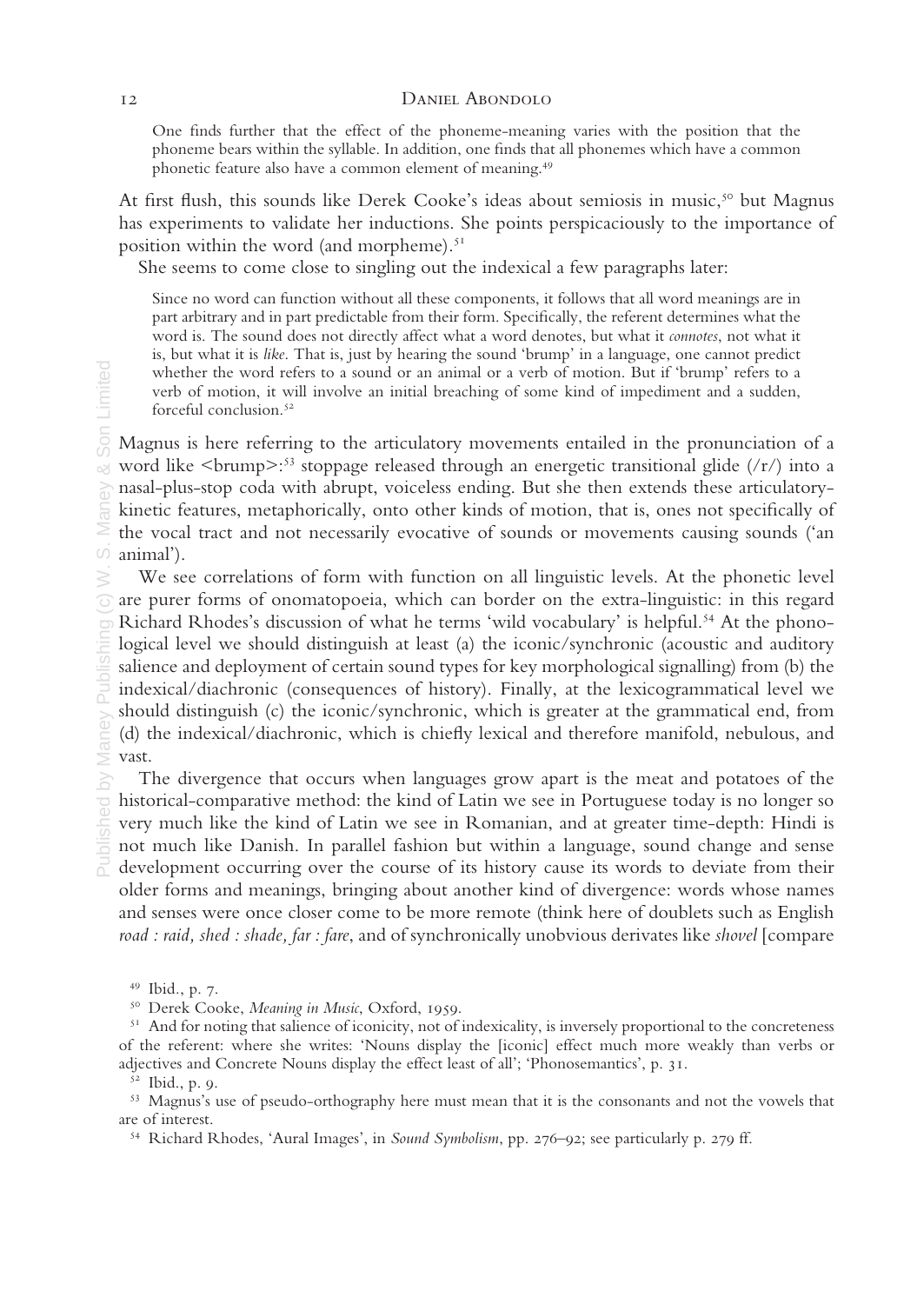shove], handle [hand], or Swedish tvål 'soap' : tvätta 'to wash',<sup>55</sup> or Hungarian fiú 'son' : faj 'race'). Often the names remain identical (homophony) while the senses diverge considerably: English gate : gait, flour : flower; Swedish fria 'propose marriage to' : fria 'acquit'.

The opposite and complementary process, much less regular and much less studied, is the convergent force of paronymic attraction. This is a kind of popular etymology in which words in a language, whether once related or not, come to resemble one another, to a greater or lesser degree, in sense, name, or both; in anglophonic linguistics the idea was introduced by Otto Jespersen.<sup>56</sup> An egregious example is the French organ-stop term nasard, distorted, via nez, from nacaire. 57

In the modern literature, thinking along these lines may be traced from Mikołaj Kruszewski (1851–87) and Georg von der Gabelentz (1840–93) through Hugo Schuchardt (1842–1927):

Gabelentz, followed by Schuchardt, detected 'a fruitful concept' in these historically 'false' but synchron[ically] valid etymologies, which are based on mass agreement within a given speech community. Words linked together by both sound and meaning manifest elective affinities (*Wahlverwandtschaften*), able to modify the shape and the content of the vocables involved.<sup>58</sup>

We may characterize the *architectonics*, or relevant formal properties of the Hungarian lexicon as follows. Hungarian monomorphemic core denotative vocabulary is overwhelmingly mono- or bisyllabic; pronominal and other deictic roots, and interjections, are predominantly  $\varphi$  monosyllabic. Under one kind of analysis — with the application of a set of mild assumptions and morphonological rules — all Hungarian verb stems may be seen as ending in a consonant.  $\sim$  Nouns (and adjectives) are more heterogeneous in shape, but here, too, there are restrictions.  $\sim$  For example, there is only one monosyllabic noun ending in a short vowel: fa 'tree, wood'; compare te 'second person singular pronoun', le 'down', na '(so) there!', ne 'don't!'.

Nominal inflection types correlate, by and large, with types of stem auslaut, or rather: given a set of assumptions and morphonological rules, they may be seen so to correlate.<sup>59</sup> But there is a more pervasive correlation between sense and form. Stated baldly, it is this: culturally canonic concepts are expressed by phonolexically canonic word-shapes, and conversely,  $\geq$  culturally less canonic concepts are expressed by word-shapes which cleave less to the  $\geq$  phonolexical canon.<sup>60</sup>

Within certain gross formal subsections of the lexicon, certain prosodic and segmental features tend to outweigh others in lexical frequency, textual frequency, or both. Thus, for example, among Hungarian nominal roots of the shape CVCVC in which both the medial

<sup>55</sup> Largely replacing older två 'to wash'. Note that English towel, made ultimately of the same etymological stuff as Swedish tvål, is isolated in the lexicon.

<sup>56</sup> In chapter 20 of his Language: its Nature, Development, and Origin, London, 1922. Compare also Menzerath, Architektonik, p.127: 'begrifflich zusammengehörige Wörter [...] können sich zwar, der engen Assoziation wegen, lautlich beeinflussen.'

<sup>57</sup> See Pierre Hardouin, 'Essai d'une Sémantique des Jeux de l'Orgue', Acta Musicologica, 34, 1962, ½, pp. 29–64, 47.

<sup>&</sup>lt;sup>58</sup> See Jakobson and Waugh, Sound Shape, pp. 182-83.

<sup>59</sup> See Abondolo, HIM, pp. 17–20.

<sup>60</sup> Compare Austerlitz, who examined Japanese mammal names in the light of '[. . .] die Feststellung, daß sich von der Architektonik her, d.h. von der schlichten phono-morphologischen Gestaltung einer Vokabel, Schlüsse über Bedeutung, Etymologie und Kultur ziehen lassen, und umgekehrt: semantischer (kultureller) Inhalt kündet an, daß die eine oder andere Gestaltung zu erwarten ist' ('Säugetiernamen', p. 1.)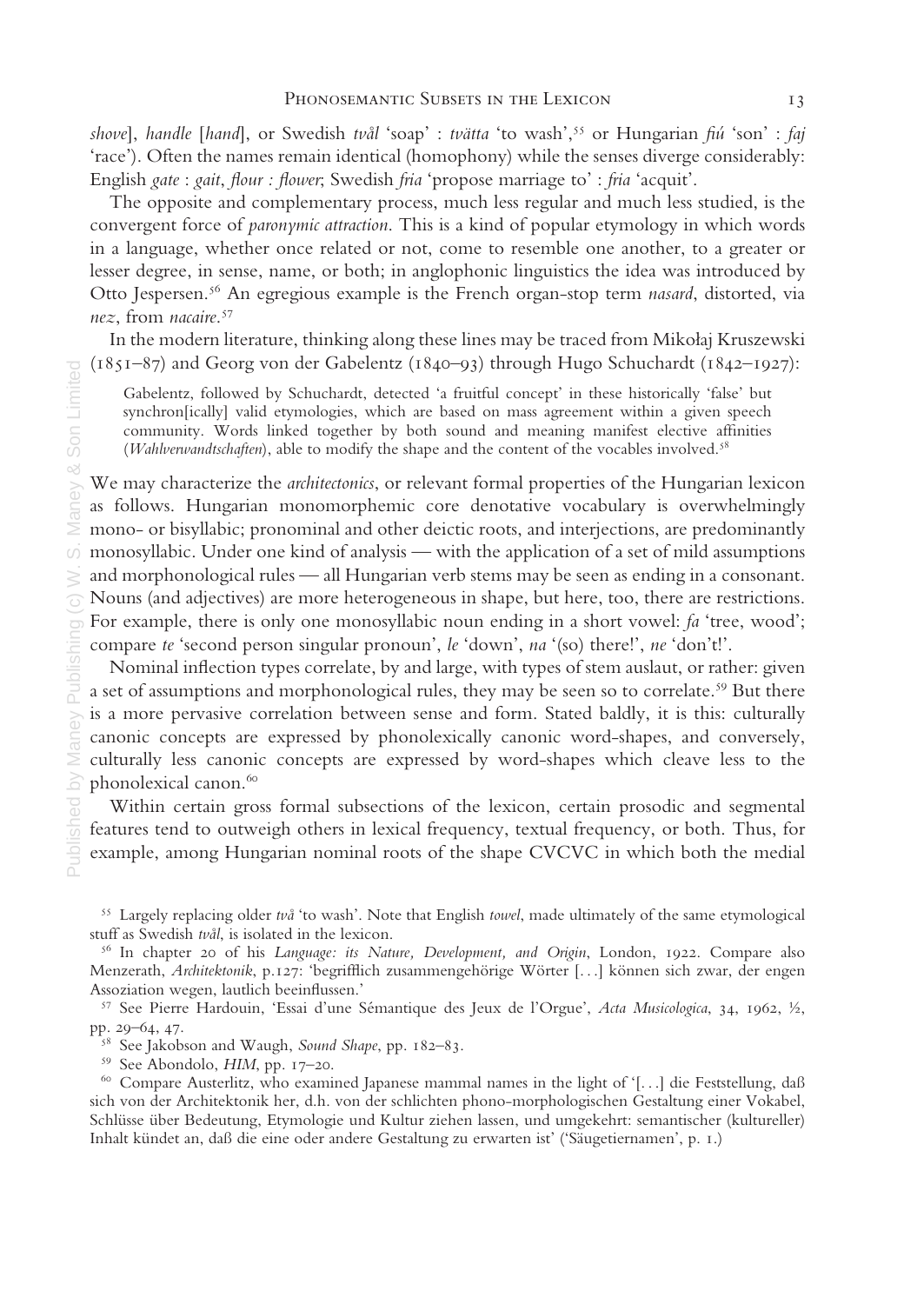### 14 DANIEL ABONDOLO

and final consonant are obstruents, there is a tendency for the medial obstruent to be more lenis<sup>61</sup> than the final obstruent in non-foreign vocabulary. Thus we have medial stop and final fricative in foreign *fókusz* 'focus, *lótusz* 'lotus', *topáz* 'topaz' and *tubus* 'tube', but the inverse distribution in non-foreign fazék 'pot', küszöb 'threshold', kuvik 'the scops owl (Athene noctua)', and fészek 'nest'. This phonolexical pattern is one small facet of the overall architectonics of Hungarian, and since it is of the lexicon, it allows of ample exceptions.<sup>62</sup> For example:  $doboz$ 'box', koboz 'lute', toboz 'pine-cone', and mókus 'squirrel' are not foreign. On the other hand it could be argued that koboz and toboz belong to a distinct (alternating) stem (and therefore inflectional) class and thus do not align squarely with words like *fókusz*; and the semantics of mókus locate it at the periphery of an affective and taboo lexical network. In parallel fashion, in the change of pattern from \*losos to lazac we may descry a move, however slight, closer to Hungarian architectonic canon, with the medial voiced fricative -z- more lenis, on two counts, than the final voiceless affricate  $-c$ .<sup>63</sup>

Examination of a test corpus<sup>64</sup> of Hungarian body-part names reveals that formal properties are not randomly distributed.<sup>65</sup> The shapes CVC and CVCC, though frequent in the Hungarian lexicon as a whole, are rare among body-part names: we have only kar 'arm', nyak 'neck',  $\frac{\partial}{\partial s}$  szëm 'eye', comb 'thigh', test 'body'. Far better represented are stem-types with final low vowels alternating with zero, for example: fej 'head', accusative feje-t (and not  $\star$ fej-t).<sup>66</sup> This kind of stem, though textually frequent, is lexically rare in Hungarian. But it makes up an impressive proportion of the core body-part nomenclature: fej 'head', fül 'ear', haj 'human head-hair', háj 'fat', máj 'liver', mell 'breast', váll 'shoulder', toll 'feather', szarv 'horn', derék 'waist', fenék 'bottom/buttocks', bél 'gut', hát 'back', ín 'sinew', íny 'gums', kéz 'hand', láb 'foot/leg', méh 'uterus', száj 'mouth', szív 'heart', szárny 'wing', árny 'shadow', térd 'knee', nyál 'saliva' (twenty-four of eighty terms = 30 per cent). Thus in the domain of body parts we have

 $62$  On the complexity of the lexicon and the corresponding complexity of approach required for its investigation see Michael Maratsos, review of Paul Bloom, How Children Learn the Meanings of Words, Language, 81, June 2005, 2, pp. 495–98, especially: 'vocabulary acquisition was never a good candidate in  $\Box$  Language, 01, June 2005, 2,  $YY$ . 493 30,  $\Box Y$  expecting. The chief point at which the enormous  $\Box$  the first place for being a hedgehog problem. Vocabulary provides the chief point at which the enormous variety of human concepts first receives translation into publicly available form (grammar finishes the job, by allowing combinations of words to encode more concepts out of this initial stock)', p. 497.

 $63$  The lenis-fortis canon is observed in all Hungarian CVCVC non-foreign nominals with both medial and final fricatives, for example: tavasz 'spring', ravasz 'cunning', kuvasz 'Hungarian breed of sheep-dog', kovász 'leaven'. Both fricatives are voiced or unvoiced only in foreign vocabulary: hasis 'hashish', tífusz 'typhus/ typhoid',  $diz\overset{\sim}{\alpha}z$  'female café/cabaret singer'.

<sup>64</sup> Only core non-compound vocabulary was included. Thus  $k \acute{\e}z + f \acute{e}f$  HAND+HEAD 'back of the hand' and even szemölcs 'mole' and felhám 'cuticle' were excluded, along with obscenities and euphemisms, but tojás 'egg', farok 'tail' were included). The corpus of eighty terms included the hypernym test 'body', and a few terms designating parts of non-human bodies, for example,  $sz\acute{a}m\gamma$ 'wing'.

<sup>65</sup> For non-arbitrariness in body-part terms see Russell Ultan, 'Descriptivity Grading of Finnish Body-part Terms', Arbeiten des Kölner Universalien-Projekts, 16, 1975, and 'Descriptivity in the Domain of Body-part Terms', Arbeiten des Kölner Universalien-Projekts, 24, 1976.

<sup>66</sup> Termed hereafter sesquisyllabic stems.

<sup>&</sup>lt;sup>61</sup> For our purposes we may assume for Hungarian a scale ranging from relatively lenis consonants (liquids and nasals) to relatively fortis ones (stops), with the fricatives between these extremes. The status of the affricates is not entirely clear: at least for the formal subset (CVCVC) we are considering here, they seem to hover between the fricatives and the stops. Criss-crossing this stricture-based hierarchy is one of voice: ceteris paribus a voiced segment is defined as more lenis than its voiceless counterpart.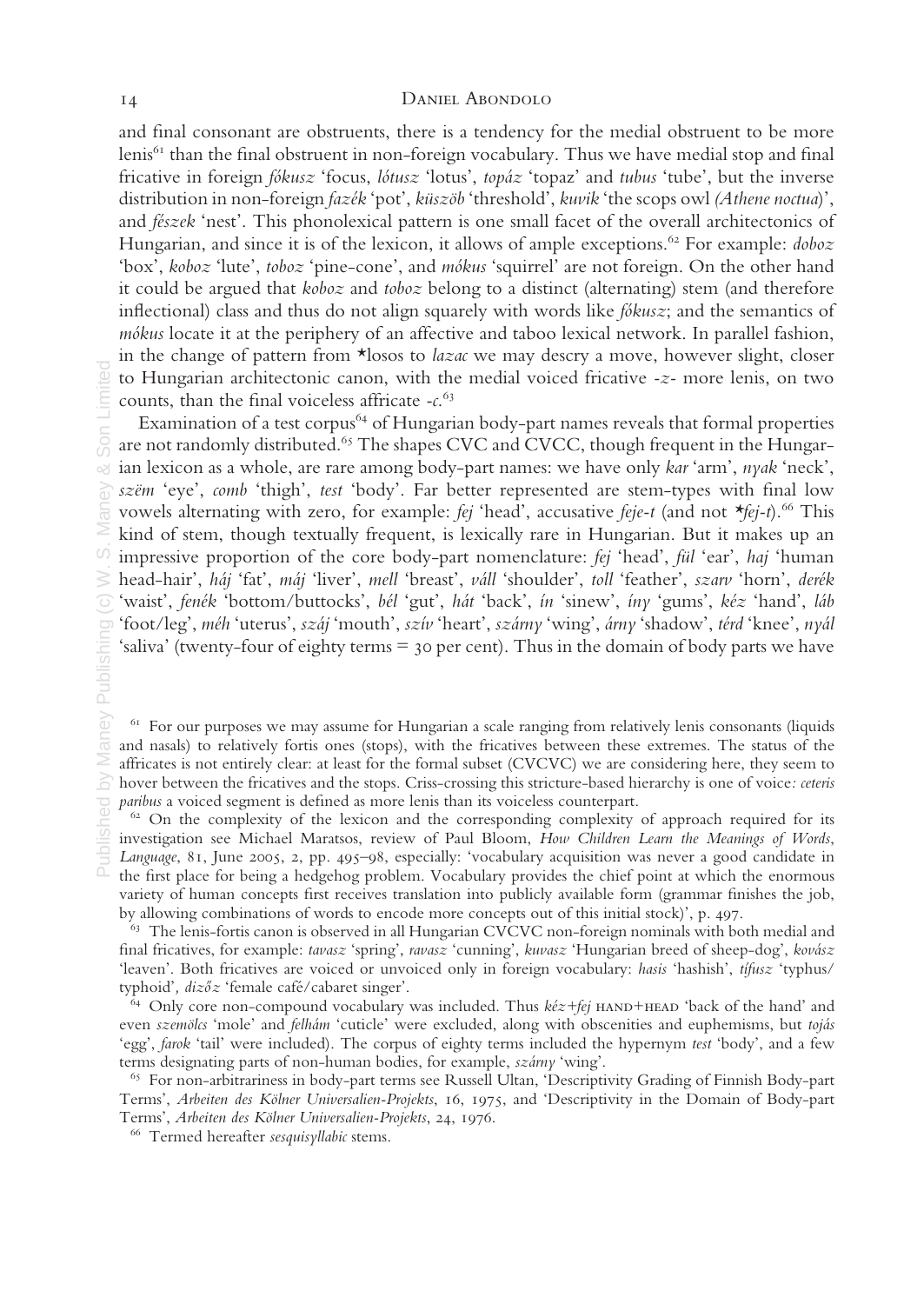lexically common CVC and CVCC scarcely represented, while lexically rare sesquisyllabic stems are extremely common.<sup>67</sup>

This striking skew in synchronic distribution is largely the consequence of history. Nearly all stems of the fej type are old, and nearly all CVC and CVCC stems are relatively young. Two principles of diachronic linguistics operate here conjointly. One the one hand, sound change is by and large regular. So for example if in a given language X word-initial p- changes to  $f<sub>z</sub>$ , provided the sound change runs its course, working its way through the lexicon  $p$ - will change to  $f$ - in all words, so that eventually all the words that used to begin with  $p$ - come to begin with  $f$ -.<sup>68</sup>

On the other hand, in certain language-contact situations certain semantic (and grammatical) classes of word are less likely to be borrowed than others, and, as a corollary, certain vocabulary items are more likely to be retained with the match of name to sense relatively intact. For example, core kinship terms and names of the principal body parts tend to be For vocabulary items are more likely to be retained will intact. For example, core kinship terms and name retained rather than being replaced by borrowings.

Taking these two principles together, we can deduce that in language X core kinship and body-part terms will tend not to have initial  $p<sub>z</sub>$ , since all or most such terms are retentions from an earlier time, predating the change of initial  $p$ - to  $f$ -. Since both English and Hungarian are languages in which  $p$ - has changed to  $f$ -, we can cite concrete examples, namely English father, foot and Hungarian férj 'husband', fej 'head'.

In the remainder of this essay I survey the core Hungarian ornithonyms, mainly from a synchronic perspective. At the end of the section I sketch an overview of Hungarian bird names as a phonolexical set, contrasting them, as appropriate, with ichthyonyms and designations of mammals and parts of the body.

The order in which the terms are considered is determined partly by form, partly by meaning. The format of first presentation is: number (in square brackets) for cross-referencing internal to this essay, the form (in boldface), English gloss, Linnaean binomen,<sup>69</sup> and date of first sure attestation as an ornithonym (as opposed to use as personal name or toponym). For ease of reference, subsequent citations of a name bear their number in curved brackets.

[1] csóka (jackdaw, Corvus monedula), c. 1395. The Hungarian name of this medium-sized corvid is in many ways emblematic of Hungarian ornithonyms in general. Of the roughly<sup>70</sup> ninety bird names in our core corpus, nine (c. 10 per cent) have initial  $\alpha$ -, and seven (c. 7.7) per cent) end in the sequence -ka; these figures take on significance in light of the corresponding frequencies in the monomorphemic lexicon overall, where the corresponding figures are c. 3.9 per cent and c. 3.25 per cent.<sup>71</sup> The prosodic make-up of the name as a whole also

<sup>67</sup> The word shape CVCVC considered above in connexion with overall Hungarian lexical architectonics,

in which both C<sub>2</sub> and C<sub>3</sub> are obstruents, is also scarcely attested in this semantic subset.<br><sup>68</sup> For theory, data, and literature on lexical diffusion, see William S.-Y. Wang (ed.), *The Lexicon in Phonological Change* 

<sup>69</sup> These are from Kiss Madárnevek; they were checked against Jürgen Nicolai, Detflef Singer, and Konrad Wothe, Birds of Britain & Europe, London, 1994 (translated and adapted from the German edition [Munich, 1993] by Ian Dawson; hereafter Birds), and the exhaustive László Gozmány, Vocabularium Nominum<br>Animalium Europae Septem Linguis Redactum, 2 vols, Budapest, 1979.

 $\frac{1}{20}$  'roughly' because of the open approach adopted here to the notion of corpus and to quantitative method in general, as mentioned above. In some connexions a given bird name may be seen as core, in other connexions it may be seen as peripheral.

 $7<sup>1</sup>$  These counts are based on a corpus of monomorphemic of  $4,415$  nouns, based primarily on the data screened from Ferenc Papp (ed.), A magyar nyelv szóvégmutató szótára [Reverse-alphabetized dictionary of the Hungarian language], Budapest, 1994.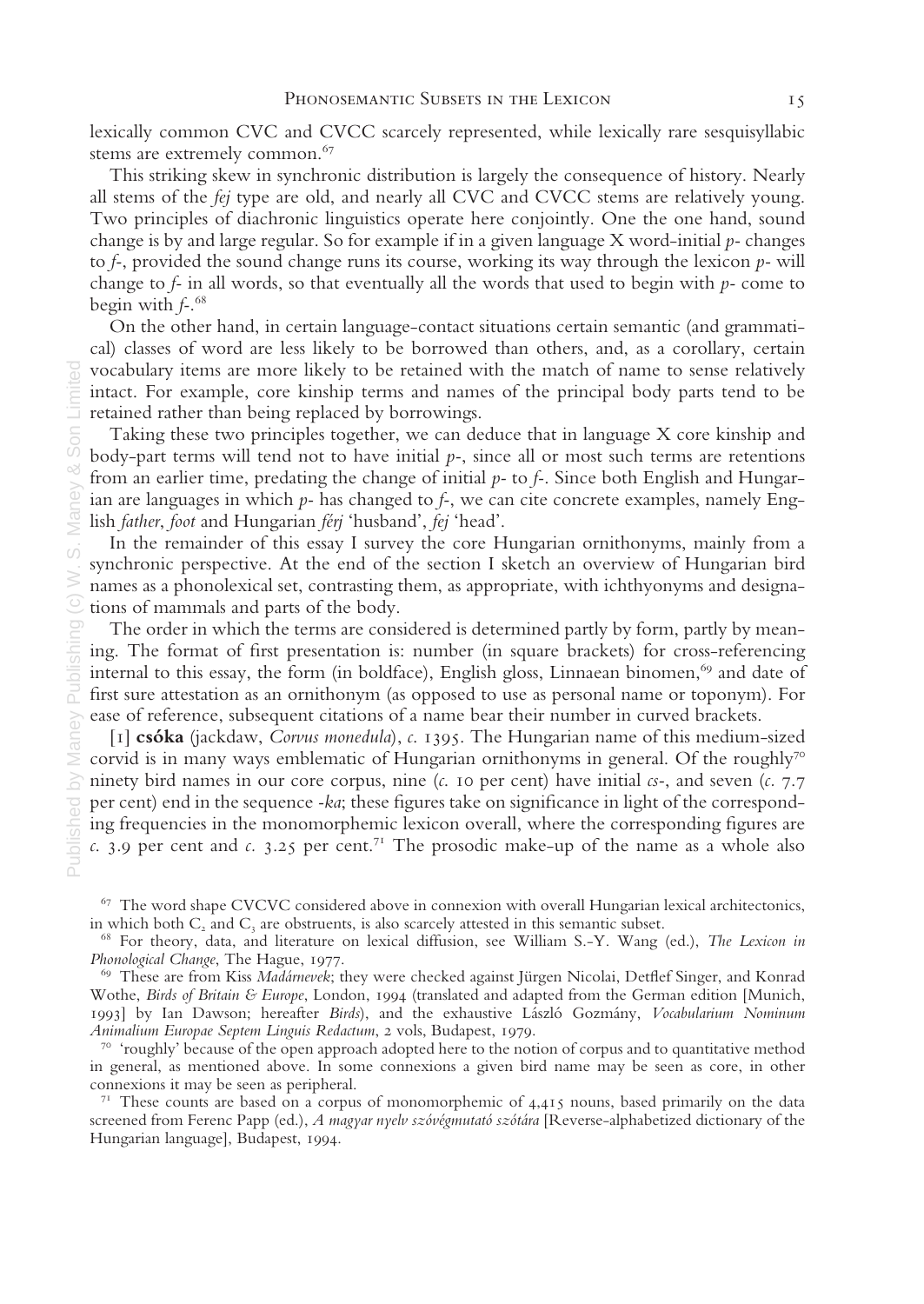conforms well with the avian canon: of the ninety core bird names, seven (7.8 per cent) have the shape CVCv;<sup>72</sup> this percentage is higher than the monomorphemic noun corpus as a whole, with 197 (that is, only 4.4 per cent).

Just as striking, and statistically more cogent, are the features lacking from this name: (1a) it does not end in a geminate consonant, or (1b) begin with a consonant cluster (few bird names do), (2) it is not sesquisyllabic (few bird names are). All these facts reflect the history of the language. Word shapes of kinds (1a) and (1b) are typical of vocabulary more recent than avian designations, while sesquisyllabic words tend overwhelmingly to be quite old, and very few bird names date back to Finno-Ugric (let alone Uralic) times.

Finally, we should note that the Hungarian names for all the Hungarian corvids are back-vocalic bisyllables with a heavy first-syllable prosody (long vowel, or short vowel plus coda). Thus alongside csóka we have [2] szajkó (jay, Garrulus glandarius), c. 1525 (underived szaja, c. 1395, is now obsolete), [3] **szarka** (magpie, Pica pica), ?1217, c. 1395, [4] **varjú** (rook/ crow, Corvus), c. 1395, and [5] holló (raven, Corvux corax), c. 1395.

It is striking that five of the eleven bird names that are back-vocalic bisyllables with heavy first-syllable prosody are names of corvids. All the other ornithonyms with names of this shape, with the exception of (11) banka, refer to aquatic birds: [6] **szárcsa** (coot, Fulica atra), c. 1395, [7] bakcsó (night heron, Nycticorax nycticorax), 1820, [8] kócsag (egret, Egretta), 1528, [9] cankó (sandpiper/ruff/redshank/greenshank, Tringa), 1898, [10] hattyú73 (swan, Cygnus), c. 1395, and  $\overline{11}$  banka (hoopoe, Upupa epops), 1702. Within this sub-group<sup>74</sup> there is considerable self-similarity, chiefly in the form of recurring phonemes and phoneme pairs:

$$
\begin{array}{ccccccc}\nsz & \land & r & & \circ & a \\
b & a & n & k & a \\
c & a & n & k & \delta \\
b & a & k & \circ & \circ & a \\
b & a & t & y & u\n\end{array}
$$

If the first syllable of (7) bakesó is indeed from vak 'blind',<sup>75</sup> we might reckon with paronymic attraction away from (4) varjú and toward (21) bagoly, another nocturnal bird. The generic (9) cankó is a conscious creation, a wilful distortion of the dialect form *cakó* 'stork'.<sup>76</sup> Notice that the specific distortion involved here, namely insertion of a nasal in the first-syllable coda, renders the form more typical of a bird name: in my core corpus six other terms are of the shape CvCCV: (7) bakcsó, (34) küllő, (10) hattyú, (5) holló, (4) varjú, (2) szajkó; only one is CvCV: (59) rigó. Another prototypical cluster may be seen as radiating from szajkó: (2) szajkó  $-$  (7) bakcsó - (3) szarka - [12] szerkő, etymologically a derived doublet to csér 'tern',<sup>77</sup> [13] harkály (woodpeckers, Dryocopus, Dendrocopos), c. 1560, [14] sirály78 (gulls, Larus), 1793. Schematically:

<sup>73</sup> Etymologically identical with (67) gödény 'pelican', discussed below.

<sup>74</sup> Excluded from the core corpus as birds not native to, or occurring in, Hungary were batla 'ibis', and lunda 'puffin'; also the derived csuszka 'nuthatch'.

<sup>78</sup> Supposedly derived from sír 'cry, weep' (EWU 1332), but included here because of its paronymic patterning with other, non-derived bird names.

<sup>&</sup>lt;sup>72</sup> Whereby lower-case  $\langle v \rangle$  represents a short vowel, and upper-case $\langle V \rangle$  a long.

<sup>75</sup> EWU, p. 71.

<sup>76</sup> TESz, p. 411.

<sup>77</sup> There are no dedicated philological data for szerkő in EWU or TESz. See Kiss, Madárnevek, p. 179.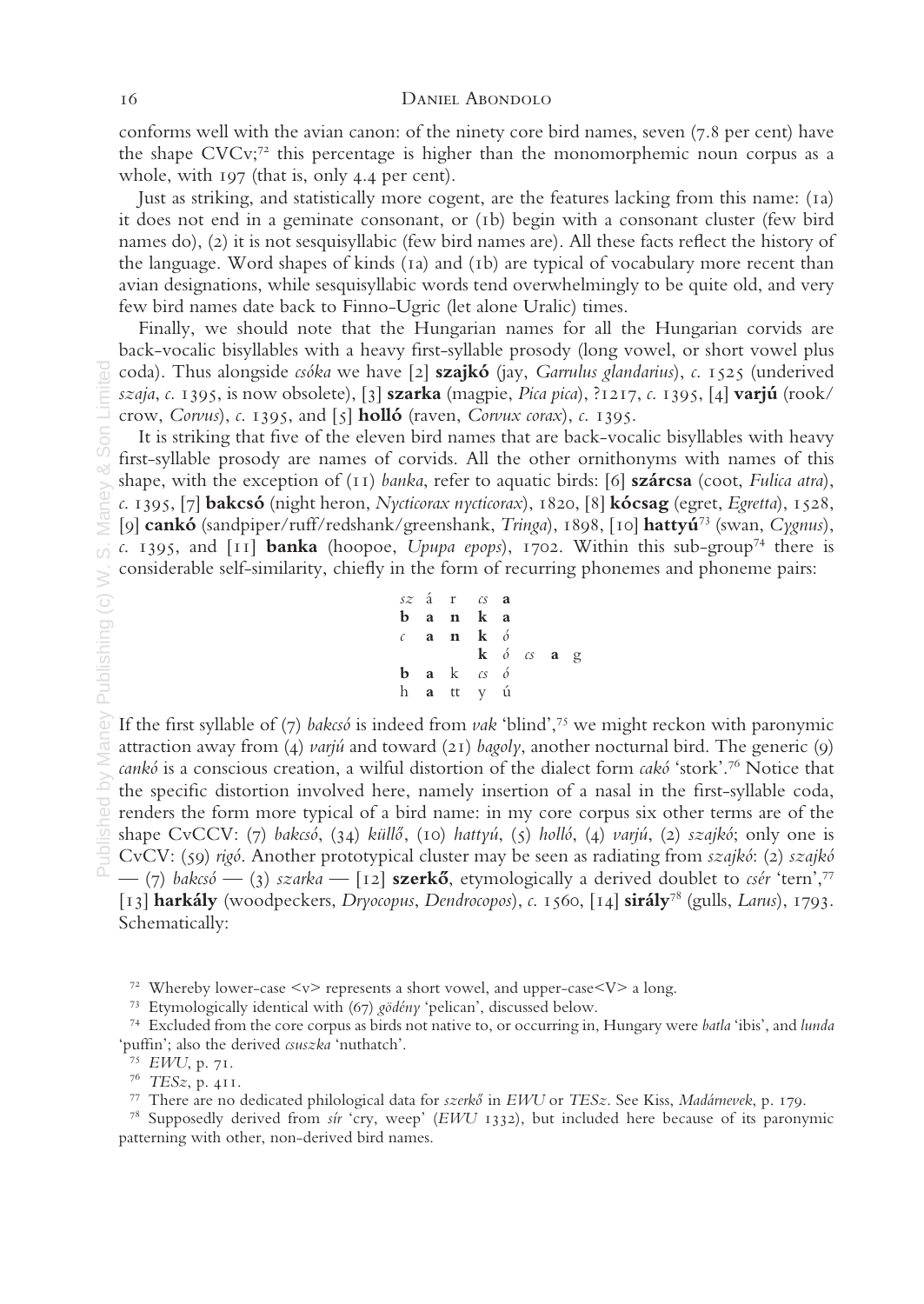ba kcsó sza jk ó szerk ő szark a hark ály s ir álv

A third cluster centres on (8) kócsag: [15] gólya (stork, Ciconia), 1585, [16] kuvik (scops owl, Athene noctua), c. 1795 (but with initial hushing affricate:  $\langle$ tsúvik $\rangle$ ), [17] **guvat** (water rail, Rallus aquaticus), c. 1795, giving

> g ó lya kócsag ku vik gu vat

The initial k- (from earlier  $\alpha$ -) of (16) kuvik appears to be due to paronymic attraction: with the sole exception of  $(I)$  csóka, all bird names with initial cs- are front-vocalic.

The Hungarian words for 'crane', 'sparrowhawk', 'partridge' and 'owl' exhibit mild self-similarity: [18] daru (crane, Grus grus), c. 1395, [19] karvaly (sparrowhawk, Accipter nisus), c. 1395, [20]  $fogoly^{79}$  (grey partridge, *Perdix perdix*), c. 1395, [21] **bagoly** (various medium-sized strigiform owls), c. 1395:

> $da$   $ru$ kar v a ly fo goly ba goly

The following terms cluster around the presence of a labial followed by a high (or, in the case of the *é* of gébics, non-low) front vowel:<sup>80</sup> [22] **bíbic** (lapwing, *Vanellus vanellus*), c. 1430, [23] gébics<sup>81</sup> (various shrikes, *Lanius*), 1793, [24] pityer (various pipits, *Anthus*), 1772, <sup>82</sup> [25] pinty (chaffinch, brambling, Fringilla), 1533, [26] fürj (quail, Coturnix coturnix), c. 1395:

```
bíbi c(\&)gébi cs
  pi tyer
  pinty
 fü r j
```
<sup>79</sup> We may add here *hors série* the name of the mythical (totemic) bird [39] **turul**, first attested c. 1282. This name, of Turkic origin, is unusual in having initial  $t$ -, but its overall shape is reminiscent of the *daru* group and its final l also accords well with other bird names.

<sup>80</sup> This is the renowned phonomimetic \*pī, reconstructed as the basis of Latin reduplicating *pipiō* > French and English pigeon; historically, (20) fogoly also belongs to this grouping, as its first-syllable  $\rho$  was originally a high front vowel, to judge from the unproblematic cognates Vakh Khanty pe*n*k, Estonian püü, EWU p. 403. Reflexes of phonomimetic  $\star$ pi in Hungarian avian vocabulary include not only the items listed here but also dialect names for the lark: see Kiss, Madárnevek, pp. 231–32.

<sup>81</sup> Assumed to have developed from a non-standard form (Gáborján or Gábos) of the personal name Gábor, EWU pp. 439 and 452. The shift from back to front prosody required to explain the vocalism of gébics ('Vokalharmonischer Umschlag', EWU, p. 452) accords well with the small size of the shrikes (35–60 grams: Birds, pp. 176 and 178).

<sup>82</sup> Kiss, Madárnevek, p. 232.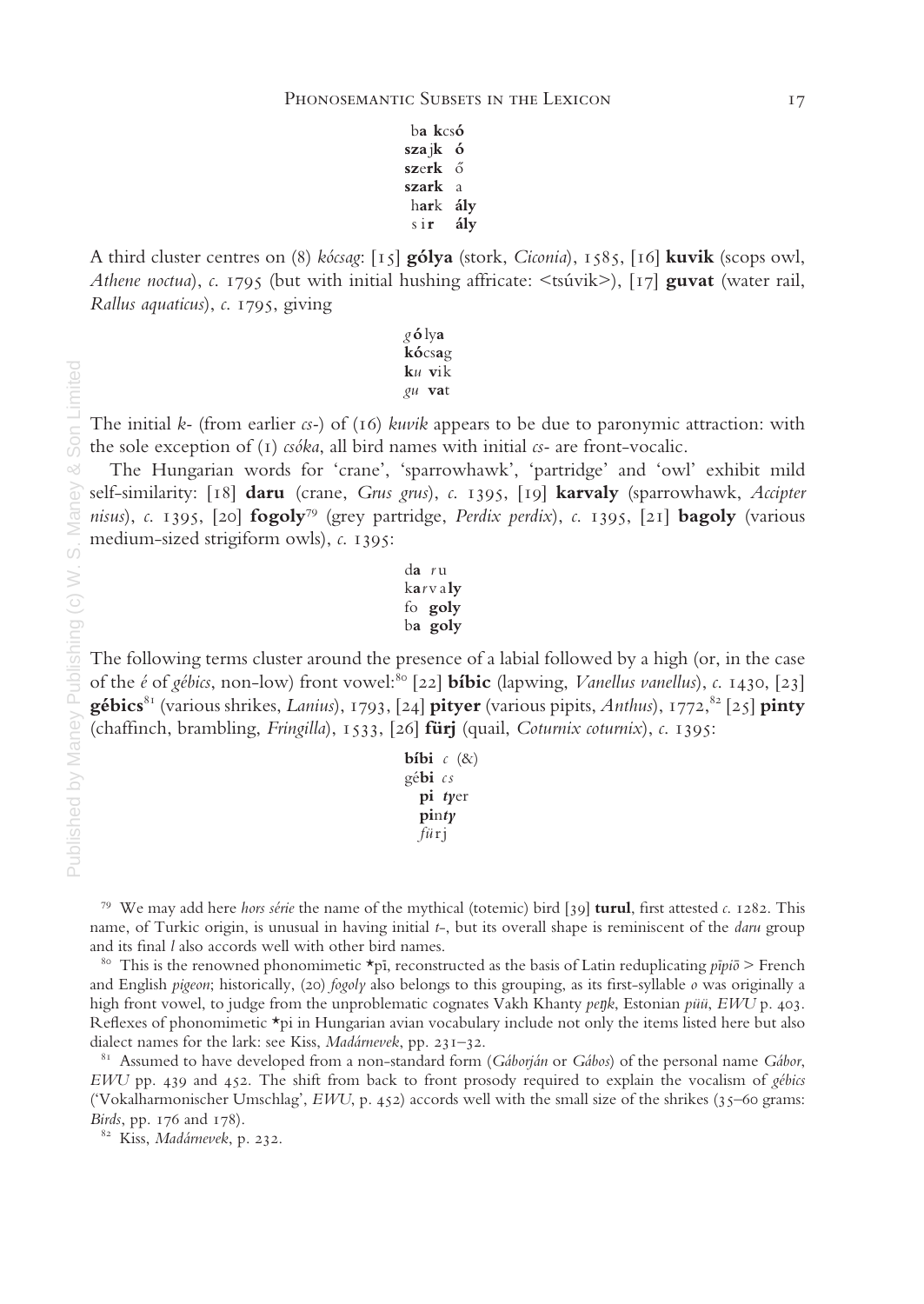In parallel fashion, the next grouping is characterized by the presence of the sequence  $\alpha$  plus front vowel:  $[27]$  csíz<sup>83</sup> (siskin, *Carduelis spinus*), 1538,  $[28]$  csér<sup>84</sup> (common tern, *Sterna* hirundo), 1860, [29] csicsörke (serin, Serinus serinus; note the reduplication and suffixation), [30] pacsirta (various larks, for example, Alauda arvensis), 1525, [31] csirke (domestic chicken), 1568, giving:

$$
\begin{array}{cc}\n\text{csz} \\
\text{csér} \\
\text{csicsörke} \\
\text{passirta} \\
\text{csirke}\n\end{array}
$$

An overview of the seven clusters sketched above will assist the reader in grasping the interlocking patterns of recurring partials. Note that certain names, for example (7) bakesó, seem to belong to two clusters equally:

| szár cs <b>a</b>           | $\mathrm{d}a$ $r$ $u$  | csiz                                                                 |
|----------------------------|------------------------|----------------------------------------------------------------------|
| b ank a                    | karvaly                | csér                                                                 |
| c ank $\delta$             | fo goly                | $\mathbf{c}\mathbf{s}$ i $\mathbf{c}\mathbf{s}\partial\mathbf{r}$ ke |
| $\mathbf{k}$ <i>ó csag</i> | ba goly                | pacsirt a                                                            |
| <b>b</b> akcsó             |                        | $\mathbf{c}$ sirke                                                   |
| h atty ú                   | $g$ ólya               |                                                                      |
|                            | kócsag                 | $g$ ébi $cs$                                                         |
| ba kcsó                    | $\mathbf{k}u$ vik      | $\mathbf{b}$ ibi $\mathbf{c}$                                        |
| $szajk \, \delta$          | $g u$ vat              | $pi$ tyer                                                            |
| szerk ő                    |                        | $\text{pin}ty$                                                       |
| szark a                    | har <b>i</b> s         | fürj                                                                 |
| hark ály                   | stiglic                |                                                                      |
| sir ály                    | $tengel$ <b>ic</b> (e) |                                                                      |
|                            | bíbic                  |                                                                      |

Eight bird names seem to cluster as pairs: [32] túzok (great bustard, Otis tarda), c. 1395 and reznek (little bustard, Tetrax tetrax), c. 1600 (dialect word; not in core corpus). These both name bustards, and both are bisyllabics with medial  $-z$ - and final -k. The name of the larger bird is back-vocalic and that of the smaller, front-vocalic (phonometaphoric iconicity). In the  $\geq$  bird is back-vocalic and that of the smaller, front-vocalic (phonometaphoric iconicity). In the  $\frac{1}{2}$  pair [33] szárcsa (coot, *Fulica atra*), c. 1395, and **vércse** (red-footed falcon, *Falco vespertinus*), c. 1395 (not in core corpus) we have two forms which are derived, the latter transparently so (from vér 'blood'; =  $\csc \left[ \approx \right]$  =  $\csc \left[ \approx \right]$  is a denominal noun-forming suffix).<sup>85</sup>

In the pair [34] küllő (green woodpecker, Picus viridis), 1533, and csüllő (kittiwake, Rissa tridactyla), 1793, (a dialect word, not in core corpus) the ornithonym küll $\delta^{86}$  is homophonic with an ichthyonym küllő used to refer to various gudgeons (Gobio). The fish name is

<sup>83</sup> The EWU (p. 221) explains the final -z of csíz as dissimilation from the  $\zeta$  known from the Slavonic forms from which this word is ostensibly borrowed. However in the paronymic context I am trying to elaborate here it is just as likely that a contributing factor was the complete absence of ž in (standard) Hungarian bird (and mammal and fish) names, with the sole exception of the reduplicative (50) zsezse 'redpoll'. Contrast the exotic zsiráf 'giraffe', and note the reduplication and ž of the insect name zsizsik 'weevil'.

84 Detailed discussion of this form, and of its historical connexions with (14) sirály and (12) szerkő as well as a score of non-standard forms, may be found in Madárnevek, pp. 178–79.

<sup>85</sup> EWU, p. 1622.

<sup>86</sup> Earlier and later attestations of this name are associated with different senses: 'bee-eater' (c. 1405), 'blackbird' (1838); see EWU, p. 857.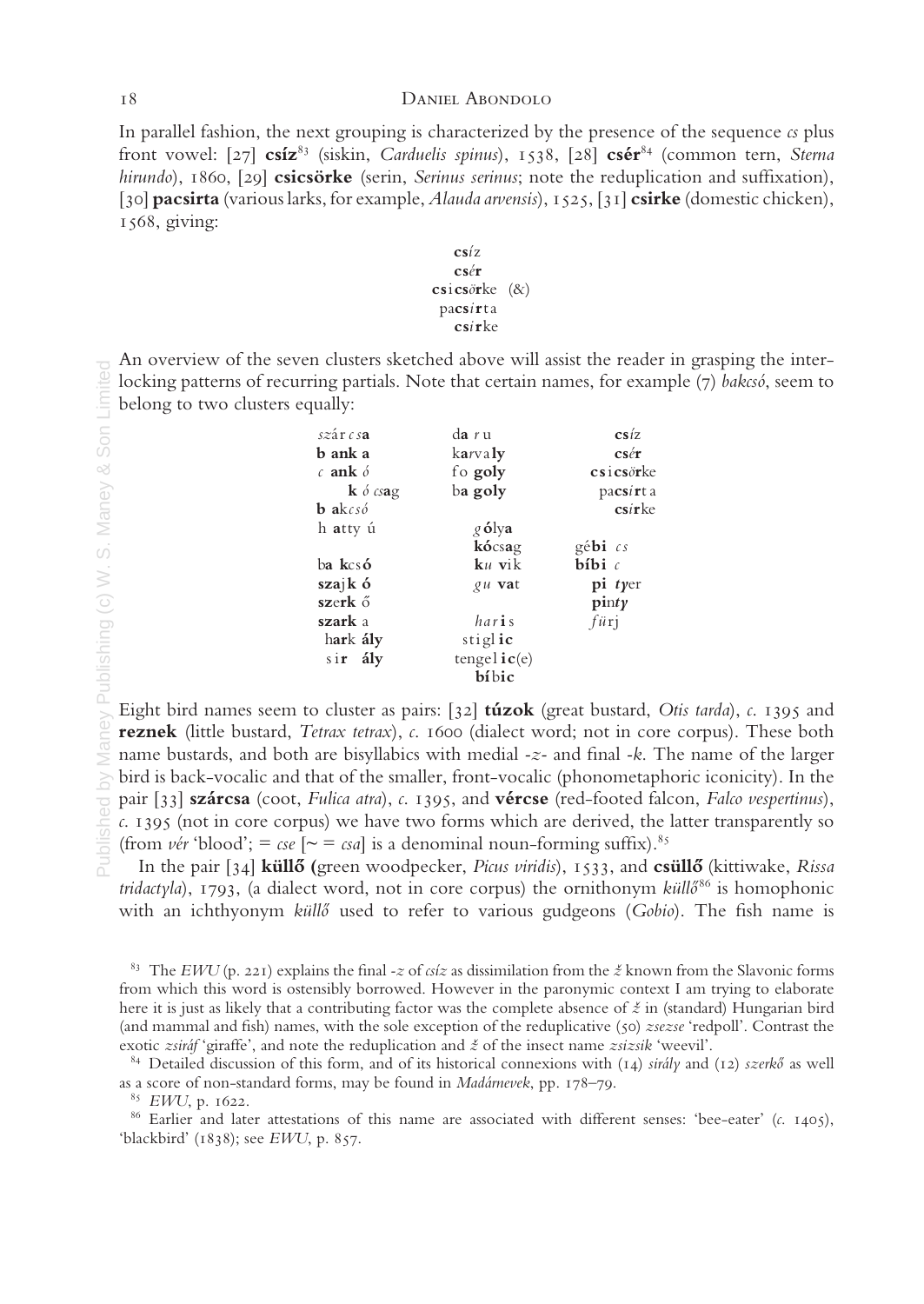relatively recent. It was incorporated into Hungarian piscine nomenclature by Ottó Hermann on the basis of local practice: fishermen referred to these fish as 'spoke(s)' (küllő) because of the wheelspoke-like appearance of their pectoral fins. Hermann called this manner of naming  $alakfest$  shape-painting; in the framework adopted here it is metonymic-metaphoric, since a part of the fish is seen as resembling something else.<sup>87</sup> Finally, the affricate c, the trill r and the vowel profile  $\ell$ —e of [35] réce 'duck', c. 1395 — this is the generic, but more folksy word; the usual word for the domestic bird is (48) kacsa, see below — and [36] **jérce** 'pullet', c. 1533, connect these names with one another and with *vércse*, cited above.

There is a largish cluster of f-initial bird names:  $[37]$  fú (purple gallinule, *Porphyrio porphy*rio), 88 c. 1395, [38] fajd (ptarmigans, grouse, capercaillie, Lagopus, Tetrao, Tetrastes), c. 1395, (20) fogoly 'partridge', (26) fürj 'quail', [40] fecske (swallows, Hirundo, Delichon), c. 1395, [41] fülemüle (nightingale, Luscinia megarhynchos), c. 1395, and [42] fácán (pheasant, Phasianus  $\alpha$ colchicus), c. 1395. Of these, only *fácán* and *fülemüle* are loans (from Italian and Latin). The others are relatively old — as their initial f- (indexically) indicates — save perhaps fecske, which is of obscure origin.<sup>89</sup>

The three owl terms show iconicity for relative size:<sup>90</sup> [43] **uhu** (eagle owl, *Bubo bubo*), 1822, (21) bagoly (various owls, Tyto, Asio, Nyctea), c. 1395, and (16) kuvik (scops owl, Otus scops), c. 1795. The vowels in the name of the largest owl, uhu, are kinomorphomimetic of this bird's relatively large size; the second-syllable  $i$  of the name of the smallest owl, kuvik, is phonometaphoric, and *bagoly* takes up intermediate position. The final ly of *bagoly* links it to (19) karvaly, (13) harkály, (14) sirály, (20) fogoly, and (39) turul.<sup>91</sup>

We may think of bird names such as [44] haris (corncrake, Crex crex), c. 1395 and (11) banka 'hoopoe' as pivotal in the sense that each has phoneme sequences that reappear as disiecta membra in other bird names. The har- of  $(44)$  haris occurs also in  $(13)$  harkály, and its -is moopool as problem in the sense that each has probleme sequences that  $\frac{1}{2}$  membra in other bird names. The *har-* of (44) *haris* occurs also in (13) resembles the finals of (80) *stiglic*, (79) *tengelic(e)*, (22)

The -ank- of (11) banka occurs also in [45] **danka** (usually danka+sirály, black-headed gull,  $\vec{C}$  Larus ridibundus), 1901, and in (9) cankó, and its initial ba-<sup>92</sup> occurs in (21) bagoly, (7) bakesó, and batla. Though a learned creation of the naturalist Ottó Hermann, danka derives from a dialect form found in the works of Bessenyei.<sup>93</sup> Finally, five bird names cluster around the vowel profiles  $a$ —a and  $e$ — $e$ : [46] galamb (various doves, *Columba*), c. 1165, [47] kakas 'cockerel' (generic barnyard term), c. 1395, [48] kacsa 'duck' (generic barnyard term), 1548, [49] geze (warbler, Hippolais)<sup>94</sup>, and [50] zsezse (redpoll, Carduelis flammea), 1894. Note also, again, the frequent occurrence of velars.

<sup>93</sup> TESz, p. 593.

<sup>94</sup> I was unable to find any philological record for this word.

 $87$  See János Rácz, A magyar nyelv halnevei, Budapest, 1996, p. 90.

<sup>&</sup>lt;sup>88</sup> This word is labelled as obsolescent by the EWU (p. 425). If it is as old as its Khanty cognate (Vakh pāj) suggests, it must have designated a different, presumably aquatic, bird.

<sup>&</sup>lt;sup>89</sup> Ullmann, when discussing the emotive and aesthetic effects of the collaboration of sound and sense, cites (40) fecske as lacking 'phonetic expressiveness'. His wording is far from clear, but he appears to be thinking along phonometaphoric lines (Principles, p. 103).

<sup>&</sup>lt;sup>90</sup> Compare also the Finnish designations *huuhkaja : pöllö*. The corresponding Swedish pair  $uv$  : uggla does not seem to fit any kind of size-iconic pattern.

<sup>&</sup>lt;sup>91</sup> No body-part term has final ly; among mammal designations we have only bivaly 'buffalo' and *coboly* 'sable'.

 $92$  Thought to have been influenced by words meaning 'stupid, silly' or 'clumsy', nearly all of which have initial ba- or ma- (mamlasz, mafla, bamba, balek, balga, compare also ostoba, buta, mulya). EWU, p. 78.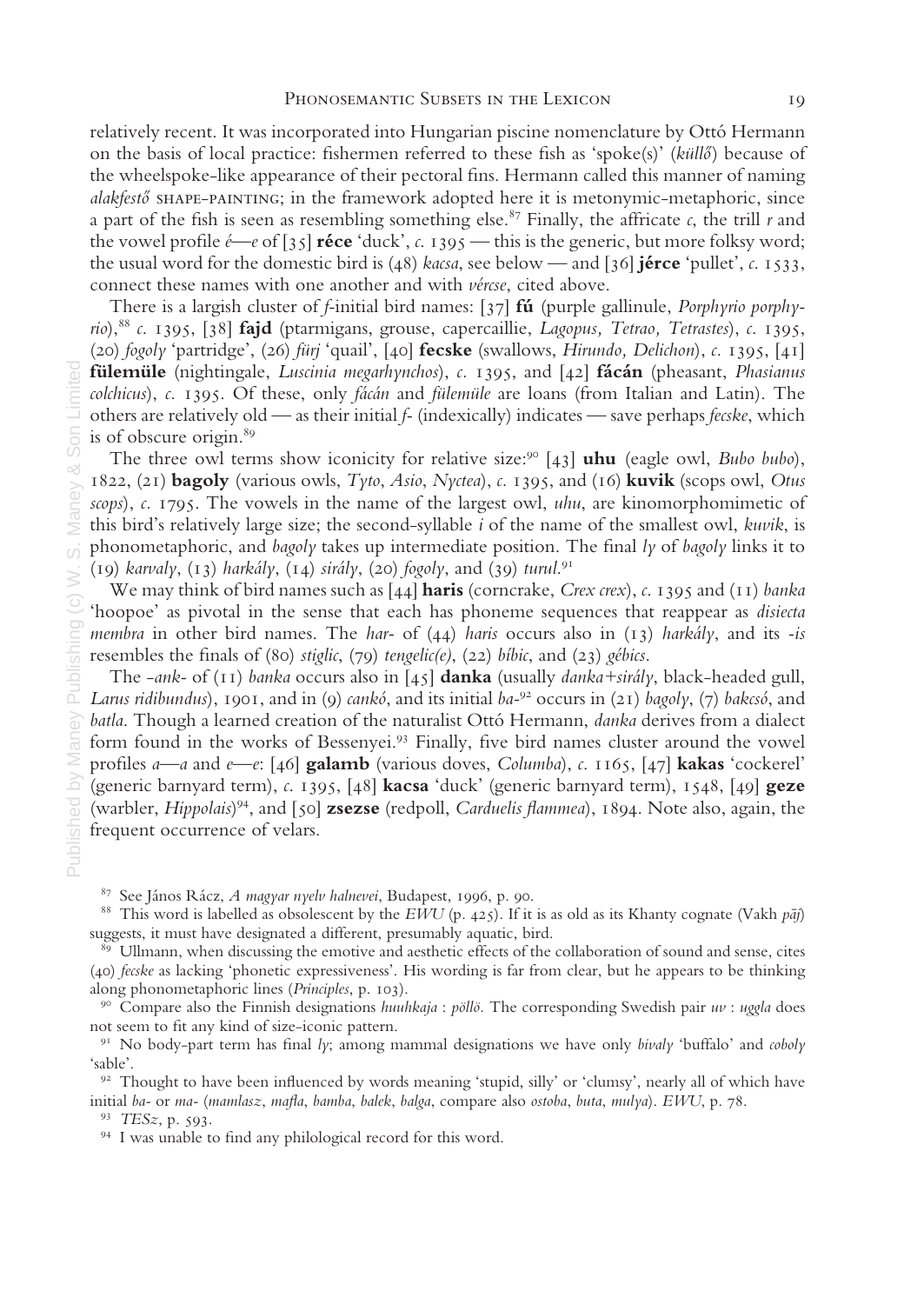#### 20 DANIEL ABONDOLO

We may now swiftly survey the remainder of the corpus. As a group these bird names are formally self-similar only to a very slight degree, though the reader will recognize by now several familiar features such as the sequence ba, initial  $g$ -, and a large number of affricates and liquids. The residual corpus includes the following designations of domestic fowl:  $\lceil 51 \rceil$  csirke 'chicken', 1568, [52] csibe 'chick', 1757, [53] liba 'goose', 1565, and [54] pulyka 'turkey', 1627. In form — bisyllabic non-alternating stems — these names are similar to those of the prime domesticated animals kutya 'dog' and macska 'cat'. They are not, however, like the alternating stems ló (oblique stem lova-) 'horse', tehén (oblique stem tehene-) 'cow', or disznó ([old] oblique stem diszna-) 'pig', which designate larger and, as it were, more serious domesticated animals. The goose name (53) liba resembles both [55] lile (various plovers, *Charadrius*), 1786, [56] lilik (white-fronted goose, Anser albifrons), after 1795, and (61) lúd, the more folksy word for 'goose'. The names [57] **gúnár** 'gander', c. 1795, and [58] **gácsér** 'drake', 1697, show a submorphemic final -r element present also in the male animal names  $cs\ddot{o}d\ddot{o}r$ 'stallion', ökör 'ox', kandúr 'tomcat'.<sup>95</sup> The name [59] rigó (c. 1395 'blackbird', 1702 'golden oriole')<sup>96</sup> is without etymology. As we have seen, its shape is not prototypically indexical of a bird name.

Of the residual monosyllabic names some are quite old, namely [60] sas (various eagles, Aquila, Hieraaetus), c. 1525, and [61] lúd (greylag goose, Anser anser), c. 1395, and some are quite new: [62] sneff (first attested 1678, a synonym for (71) szalonka 'woodcock, snipe'). The  $\sigma$  name for the various herons, [63] **gém** (Ardea, Ardeola), c. 1395, has resisted all etymologizing assaults.<sup>97</sup> Of Turkic orgin are  $[64]$  tyúk 'hen', first attested after 1372,  $[65]$  ölyv (buzzards, Buteo, Pernis), c. 1395, [66] **sólyom** (various falcons, Falco), c. 1395, and [67] **gödény** (pelican, Pelecanus), 1620, the last being a doublet to (10) hattyú 'swan'. Alternating stems among bird names are rare, but we do find [68] veréb (various sparrows, Passer, Petronia), c. 1395, which is from Slavonic (accusative: verebe-t), and [69] **vöcsök** (various grebes, *Podiceps*), 1519, which is thought to be Finno-Ugric, with cognates in ObUgrian and Komi (accusative:  $\vec{v}\vec{c}$ sk- $\vec{v}$ t).<br>There are only ten polysyllabic bird names in my core corpus. As a group they stand of

There are only ten polysyllabic bird names in my core corpus. As a group they stand out as attested relatively late: only 'vulture' and 'turtle dove' appear before the sixteenth century. We have the mildly self-similar trio [70] **poszáta** (whitethroats, warblers, *Sylvia*), 1590, [71] szalonka (snipe, woodcock, Gallinago, Scolopax), 1742, and [72] szalakóta (roller, Coracias), 1799;<sup>98</sup> the vaguely reduplicative trio [73] kárókatona (cormorant, *Phalacrocorax carbo*), 1519, [74] bölömbika (bittern, Botaurus), 1643, and [75] gyurgyalag (bee eater, Merops apiaster), c. 1525; and the somewhat isolated [76] keselyű (vultures, Gyps, Gypaetus, Neophron), c. 1395. Note also lappantyú (nightjar, Caprimulgus), 179999 which is not in my core corpus because clearly, if irregularly, derived from lappan(g)- 'be in hiding'.

Three trisyllabic bird names have bisyllabic doublets: [77] cinege, a doublet<sup>100</sup> (first attested 1533) to [78] cinke (various tits, Parus), 1787, [79] tengelic(e) (goldfinch, Carduelis carduelis), c. 1525, a doublet<sup>101</sup> to [80] **stiglic** (first attested 1695), and [81] **gerlice** (turtle dove, collared

<sup>96</sup> Compare German Amsel and Goldamsel.

- <sup>98</sup> Kiss, Madárnevek, p. 217.
- <sup>99</sup> Ibid., p. 207.
- <sup>100</sup> EWU, pp. 172–73.
- $^{101}$  TESz, p. 887.

<sup>&</sup>lt;sup>95</sup> Most Hungarian names for the males of animals end in  $-r$ , contain the sequence ka, or both: note kan 'male animal, especially pig', (47) kakas 'cockerel', bika 'bull' and perhaps even the paronymic bak 'male (especially goat)' and kos 'ram'.

<sup>97</sup> EWU, p. 453.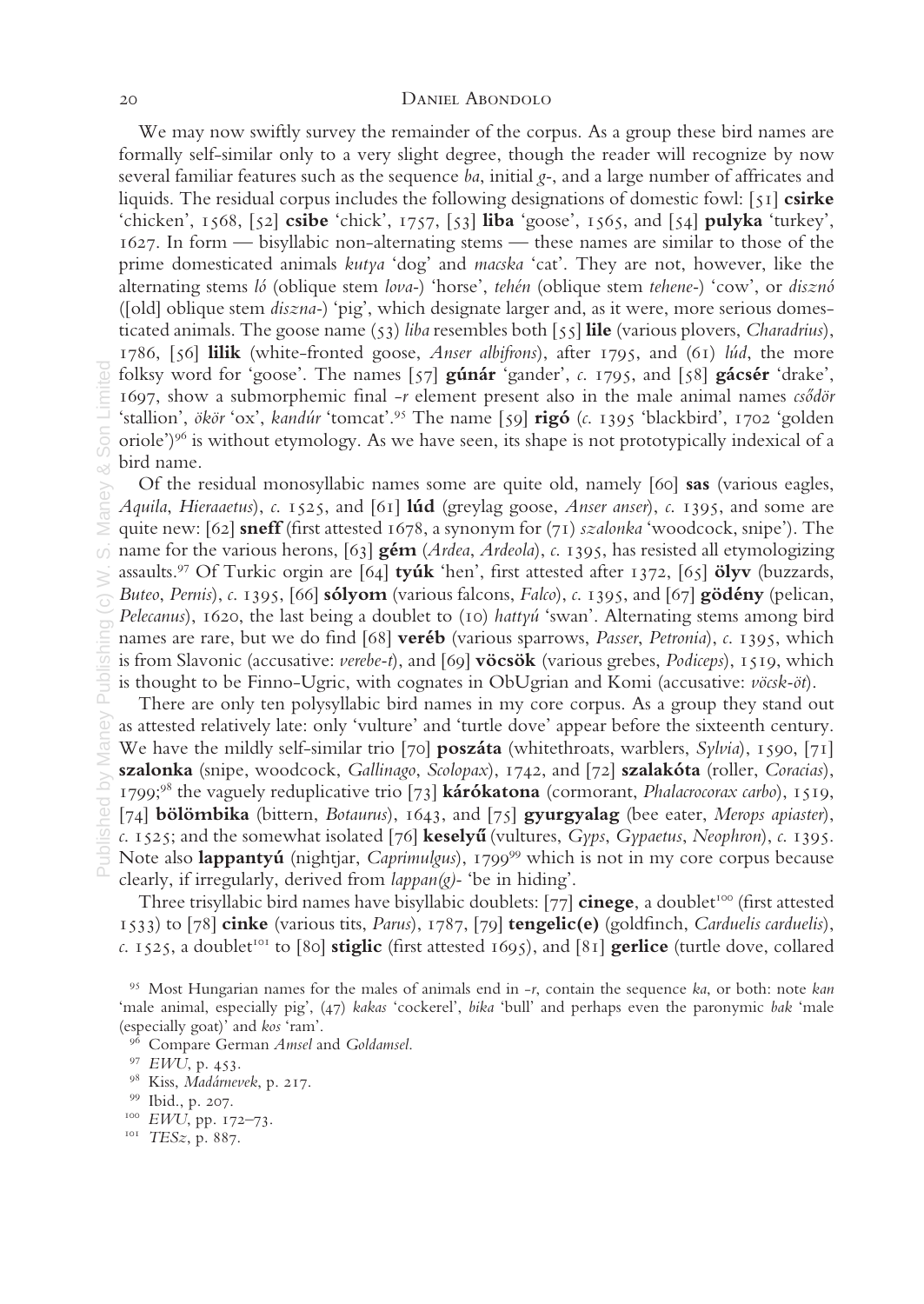dove, Streptopelia), after 1372, a doublet to [82] gerle (attested from 1830 only).<sup>102</sup> In each case the shorter form is the one attested later. We may see here another example of paronymic attraction, forms which are more indexical of avian sense gradually arising out of forms that are less so and competing and eventually — in the case of gerle and cinke — prevailing.<sup>103</sup>

The name of the whimbrel, **póling** (not in core corpus) may be seen as pivotal, like  $(44)$ haris above, in that its initial  $p\acute{o}$ - is reminiscent of the po- of (70) poszáta, and its medial -liof the li- of (53) liba and (56) lilik. The go-, gu- are perhaps gentle indices of the avian status of [83] goda (black-tailed godwit, *Limosa limosa*),  $1898$ ,<sup>104</sup> and [84] gulipán (avocet, Recurvirostra avosetta), for which no philological data were available.

The CVCv prosody of the two bird names [85] héja (goshawk, Accipiter gentilis), c. 1395, [86] kánya (various kites, Milvus), 1470, is about all there is indexically avian about them. Similarly [87] sármány (bunting, yellowhammer, Emberiza), 1685, [88] seregély (starling, Sturnus), c. 1395, and [89] sordély (corn bunting, Miliaria), c. 1395, are not prototypical other than through their initial  $\frac{3}{2}Vr$  sequence. Their relatively low prototypicality is perhaps a reflection of the fact that they are all historically non-monomorphemic, that is, they are motivated vocabulary:  $sármány$  is historically a compound with the sense YELLOW+BREAST, and both seregély and sordély are derivates of themes (or roots built on themes) having to do with bustling motion (sereg 'host, army', sürög 'bustle', and the now obsolete szorog 'is worried, busy').105 Finally, we have [90] kakukk (cuckoo, Cuculus canorus), c. 1395, a name of phonomimetic qualities in western Eurasia and elsewhere, but which, with its ka and ku sequences, aligns rather well with other bird names on the indexical plane as well.

I have mentioned above that the life-form taxon term madár 'bird' deviates from all Hungarian bird names in having an initial nasal. We may interpret this formal deviance as an index pointing to the fact that historically madár is not a bird name at all. This word has no accepted etymology, and to judge from its shape (alternating stem madár : madara-) it could be quite old. Investigators have sought in vain both in the cognate languages (Uralic) and in potential contact donors (Turkic, Indo-Iranian).<sup>106</sup> If it is old, given its length it must be the reflex of a compound, a derived form, or both. What I propose is that it is of Hungarian origin, that is, it is a motivated, that is, non-arbitrary form. This set of assumptions, in turn, prompts us to reconstruct a form  $\star$ mVntVr(V), in which it is not difficult to divine a compound consisting of elements known as the present-day Hungarian words mony 'egg' and toj- 'to lay eggs', both with cognates throughout Uralic; the syntagm monyt tojik 'lays eggs' is attested from 1536.107 We may specify our compound more closely as a taboo circumlocution:

<sup>102</sup> Kiss, Madárnevek, p. 193.

<sup>103</sup> Based on frequency counts given ss.vv. in Ferenc Pusztai and Szilvia Csábi (eds), [electronic version of the] Magyar értelmező kéziszótár [Explanatory desk dictionary of Hungarian], Budapest, 2003.

<sup>104</sup> See Kiss, *Madárnevek*, p. 152, on the exiguous philological record for this word.

<sup>105</sup> See EWU ss.vv. szorgalom and szorog (p. 450), sereg (p. 1320), and sürög (p. 1374).

 $106$  TESz, p. 809. The word is first attested as a common noun in the Jókai Codex, which is a mid-fifteenth century partial copy of a manuscript thought to have been written in the last quarter of the fourteenth century. See József Molnár and Györgyi Simon, Magyar nyelvemlékek, Budapest, 1980, pp. 67–71.

<sup>107</sup> EWU, p. 1525; compare also the cognate Estonian expression muna too 'lays eggs', cited by the most compendious Uralic etymological dictionary, Károly Rédei (ed), Uralisches etymologisches Wörterbuch, Budapest, 1988 (hereafter UEW), p. 529. Doubts about the appurtenance of Hungarian toj- dissolve when one accepts that the present-day verb is probably an etymologie croisée, involving both Uralic and Turkic ancestry. For discussion of other possible compounds in the proto-language see Hartmut Katz, 'kainalo', in Erhard F. Schiefer (ed.), Explanationes Et Tractationes Fenno-Ugricas In Honorem Hans Fromm, Munich, 1979, pp. 109–16.